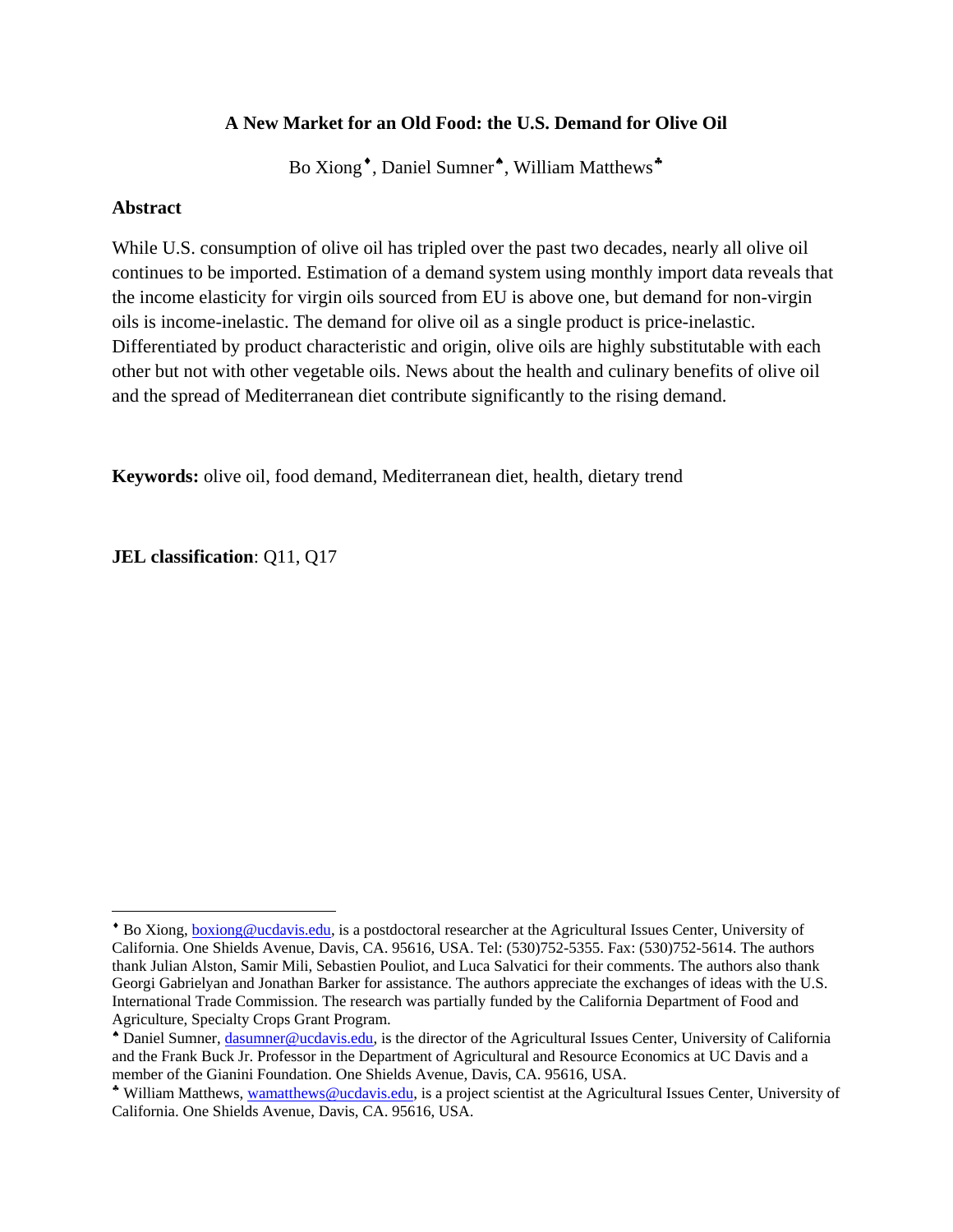#### **1. Introduction**

Diets and food demands are changing globally. Consumers are paying increasing attention to health and flavors and broadening their consumption basket to include food items that were once considered exotic.<sup>[1](#page-1-0)</sup> In recognition of food trends, agricultural economists have expanded the focus of food demand research to understand the impacts of diet and health knowledge on consumption patterns (e.g., Kinnucan et al., 1997; Kaabia, Angulo, and Gil, 2001; Martinez, 2013).

Recently, olive oil is making news and raising important economic and policy issues. In September 2012, *The Economist* discussed the spread of the appetite for olive oil beyond the Mediterranean region (*The Economist*, 2012). Based on the new clinical evidence published in the *New England Journal of Medicine* (Estruch et al., 2013), the *New York Times* in February 2013 highlighted the effectiveness of olive oil in warding off heart attack and stroke (Kolata, 2013). In the policy arena, the United States International Trade Commission (USITC) held a public hearing in December 2012 to assess the U.S. competitiveness in olive oil in the context of global market trends and policies, as part of a larger project requested by the U.S. Congress (USITC, 2012). At the USITC hearing, U.S. olive oil industry representatives expressed concerns about European olive oil policies as well as quality standards and compliance issues. In response, the European olive industry asked the European Commission to be ready to act on the potential threats of the U.S. trade barriers (Butler, 2012).

Global production and trade of olive oil is large and significant, especially in the Mediterranean region including North Africa the Middle East. Global production value averages almost \$11 billion with about \$1.8 billion in production value in the Middle East and North

<span id="page-1-0"></span><sup>&</sup>lt;sup>1</sup> See for example the "What We Eat in America" national food survey conducted by the U.S. Department of Health and Human Services and the U.S. Department of Agriculture.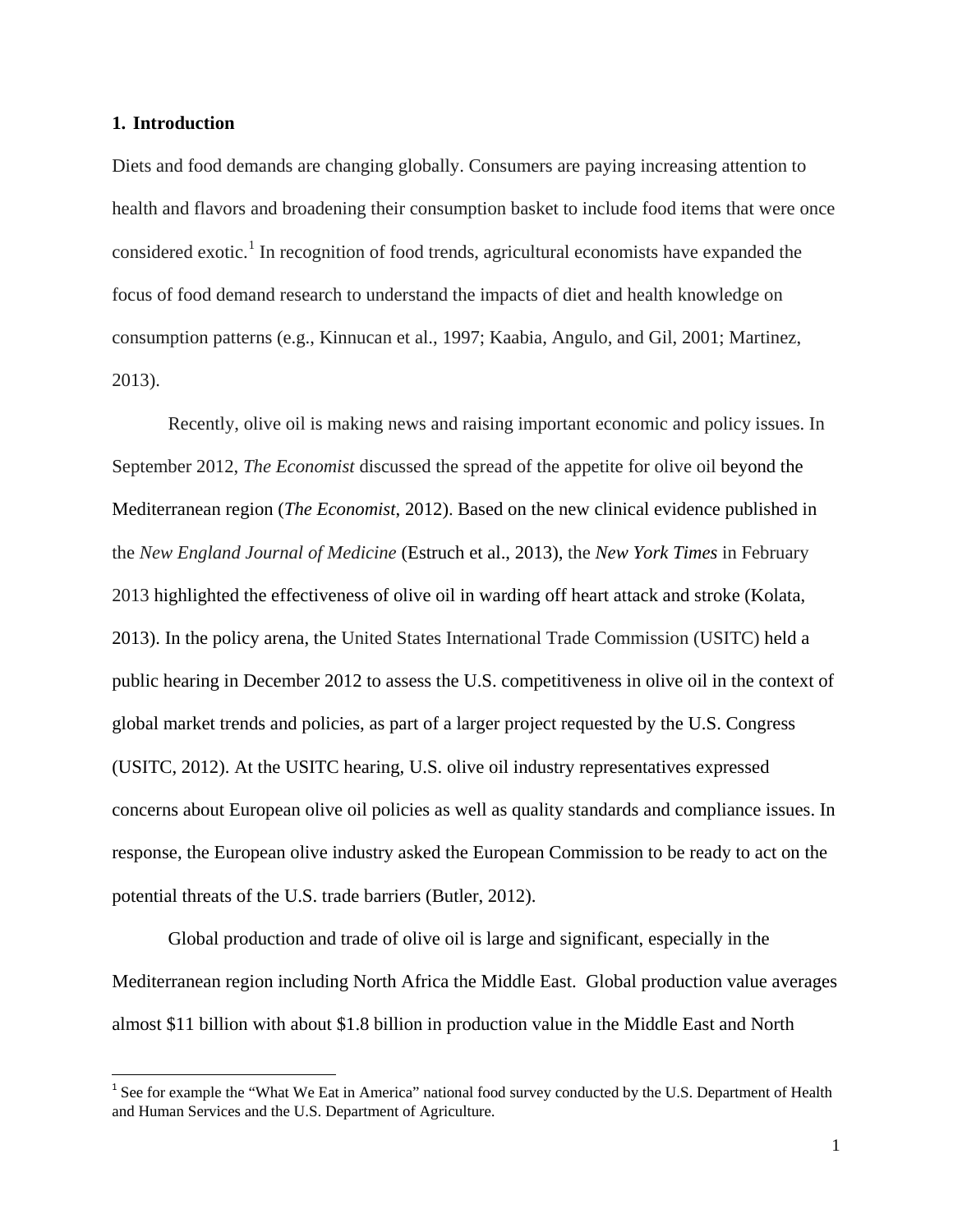African and most of the rest in the European Union. Exports from the Middle East and North Africa are valued at almost \$1 billion while EU exports of olive oil is worth about \$2 billion based on International Olive Commission data. Olive oil production and exports have been growing rapidly from the Middle East and North Africa and these regions also have been shifting exports from non-virgin to virgin oil export.

Despite the rising importance of olive oil consumption in markets outside of the Mediterranean region, we find no econometric studies of olive oil demand in those markets. We fill this gap by providing the first estimates that characterize the demand for olive oil in the United States, a rapidly expanding market and the largest import destination for olive oil (excluding intra-EU trade).

In this article we estimate the U.S. demand for olive oil products and investigate several demand drivers, such as relative prices, personal income, and dietary information. We highlight rising consumer awareness of the health benefits of olive oil and the spread of Mediterranean diet in the United States. We use U.S. monthly imports of olive oil over the period January 1990 through December 2012 to estimate a demand system for olive oils. We find that the income elasticity for virgin oils sourced from EU is above one, but demand for non-virgin oils is incomeinelastic. Moreover, the demand for olive oil as a single product is price-inelastic. Differentiated by product characteristic and origin, olive oils are highly substitutable with each other but not with other vegetable oils. News about the health and culinary benefits of olive oil and the spread of Mediterranean diet contribute significantly to the rising demand in the United States.

#### *1.1. The world and the U.S. markets*

Global production of olive oil has more than doubled from about 1.5 million metric tons in 1990 to more than 3 million tons in 2012 (International Olive Council). Major producing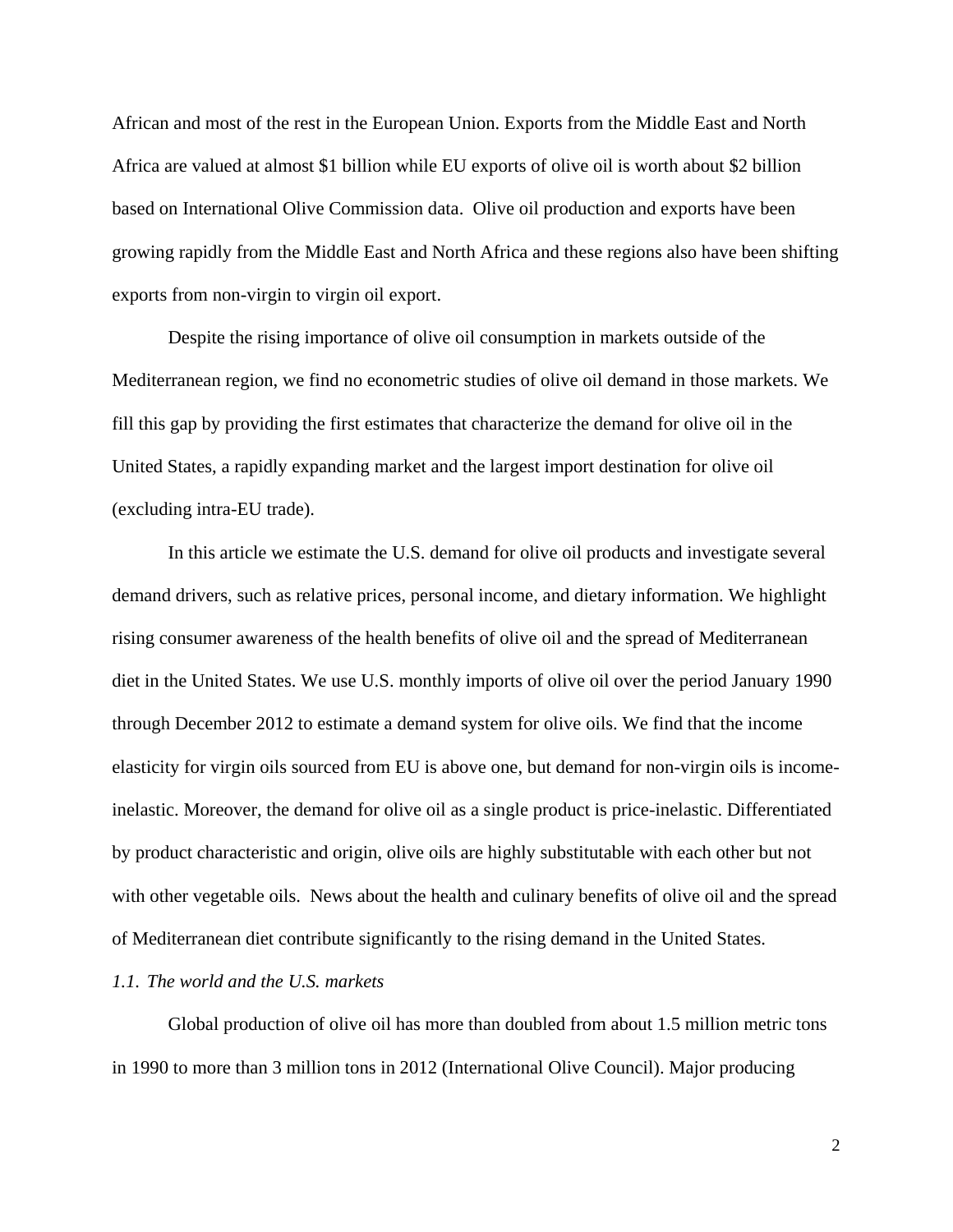regions that surround the Mediterranean Sea produce about 95 percent and consume about twothirds of the world's olive oil. Meanwhile, new markets have been growing quickly. In the United States more than 300,000 tons of olive oil were sold in 2012, tripling the quantity sold in 1990. Nevertheless, olive oil remains a tiny share in U.S. consumption of all vegetable oils, which was more than 1[2](#page-3-0) million tons in  $2012<sup>2</sup>$  While consumption has grown, the U.S. production of olive oil has remained low. The U.S. olive industry only supplied 4,000 tons of olive oil in 2012, about 1.3 percent of olive oil marketed in the United States.

The rising demand for olive oil in the United States has been met by imports from Southern Europe, Northern Africa, and the Middle East. More than half of the U.S. olive oil imports are shipped from Italy.<sup>[3](#page-3-1)</sup> Although the market share of shipment from Italy has declined in recent years, U.S. olive oil imports from Italy were still worth more than \$500 million in 2012, while U.S. imports of olive oils from Spain were worth about \$200 million. Other major suppliers of olive oils to the United States include Greece, Turkey, Tunisia, and Morocco.

#### *1.2. Olive oil as a specialty vegetable oil*

 $\overline{\phantom{a}}$ 

Compared with ordinary cooking oils (e.g., soybean oil, corn oil, palm oil, and peanut oil), olive oil features unique health benefits and is a major part of the Mediterranean diet. Research has documented that olive oil is effective in lowering levels of blood cholesterol, reducing the risk of breast cancer, and helping calcium absorption (Owen et al., 2000; Tuck and Hayball, 2002; Sofi et al., 2008). More recently, Estruch et al. (2013) further documented that olive oil is a primary ingredient in the Mediterranean diet that contributes to long life and good health.

<span id="page-3-0"></span><sup>&</sup>lt;sup>2</sup> See Table 06 under the menu "Oilseeds" of the PSD online, USDA.  $\frac{http://www.fas.usda.gov/psdonline/}{http://www.fas.usda.gov/psdonline/}$ .<br><sup>3</sup> From the custom data one can identify where the olive oil is shipped from, rather than where the olive oils are

<span id="page-3-1"></span>actually produced. For example, olive oils departing from the Italian ports might be extracted from olives grown in other countries.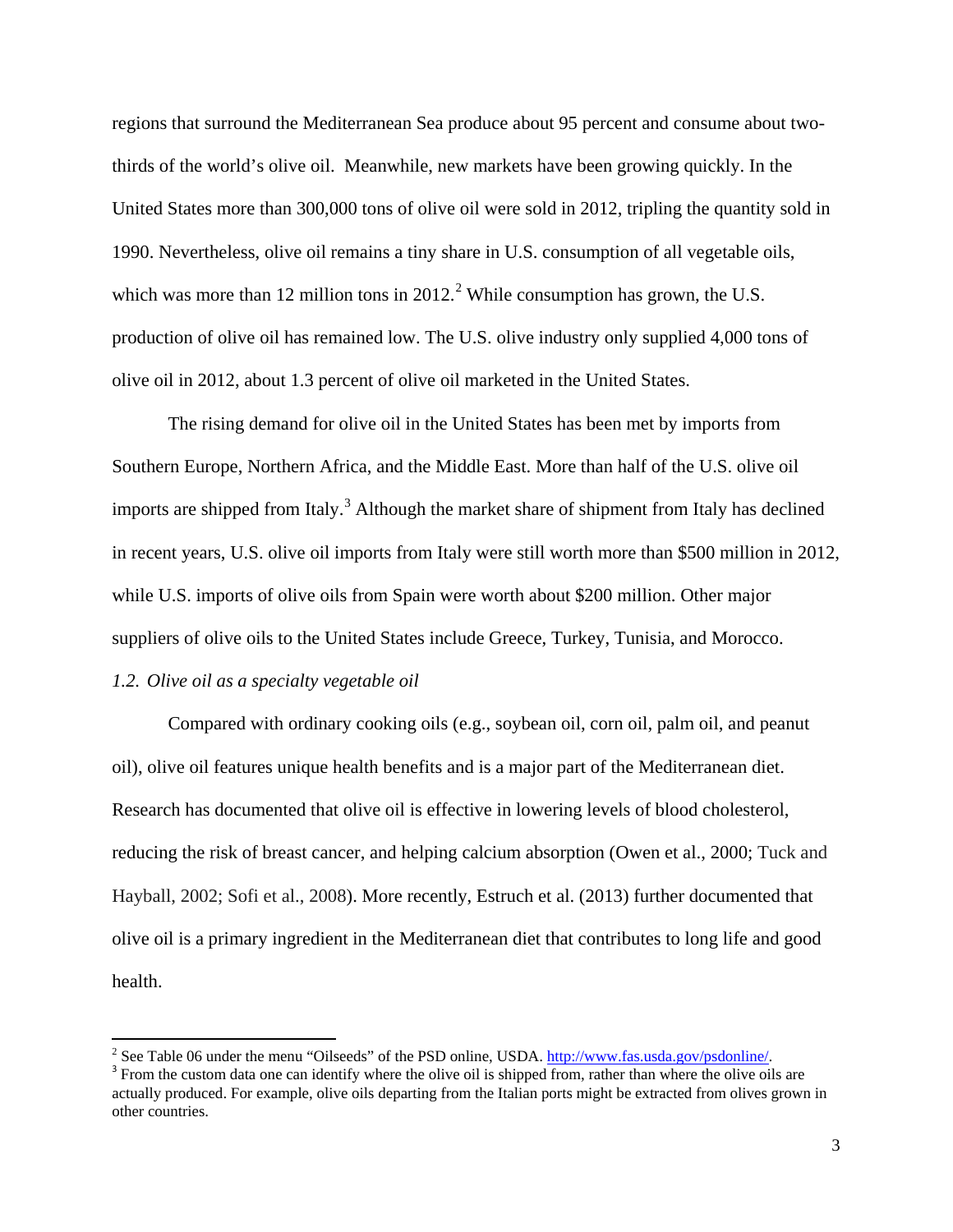The industry standard for quality of olive oil is closely related to the method of extraction. According to the International Olive Council (IOC) standards, olive oil produced without chemical treatments and reaching acidity of less than 2 percent is qualified as "virgin olive oil" (International Olive Council, 2011). Virgin olive oil is sold at premium prices. Similar quality designations are used in the United States, but the retail grades and quality standards developed by the International Olive Council are not binding in the United States. In 2010 the U.S. Department of Agriculture launched a quality monitoring program for olive oils marketed in the United States (USDA-AMS), but the program is voluntary. The USITC public hearing in December 2012 engaged stake holders in the domestic industry in part to consider possible U.S. quality control measures and other public policies for the olive oil market. In that context some have raised the potential of a federal marketing order to implement mandatory grading of all olive oil marketed in the United States.

The rest of the article is organized as follows. We describe the data and highlight the stylized facts in Section 2. After outlining the econometric specification in Section 3, we present the empirical results and discuss the implications in Section 4. In the last section we offer conclusions and directions for future research.

#### **2. Data and market trends**

#### *2.1. The import data*

 $\overline{\phantom{a}}$ 

Since all but a tiny fraction of olive oil consumed in the United States is imported and the United States does not re-export olive oil, we use the U.S. custom data to measure consumption quantities. Specifically, we use monthly olive oil import series for the period January 1990 through December  $2012<sup>4</sup>$  $2012<sup>4</sup>$  $2012<sup>4</sup>$  We compute the import prices as import values divided by import

<span id="page-4-0"></span><sup>&</sup>lt;sup>4</sup> The 10-digit product codes for olive oil imports in the USITC database are: 1509102000, 1509104000, 1509902000, and 1509904000. Note that olive oils blended with other types of vegetable oils are not considered.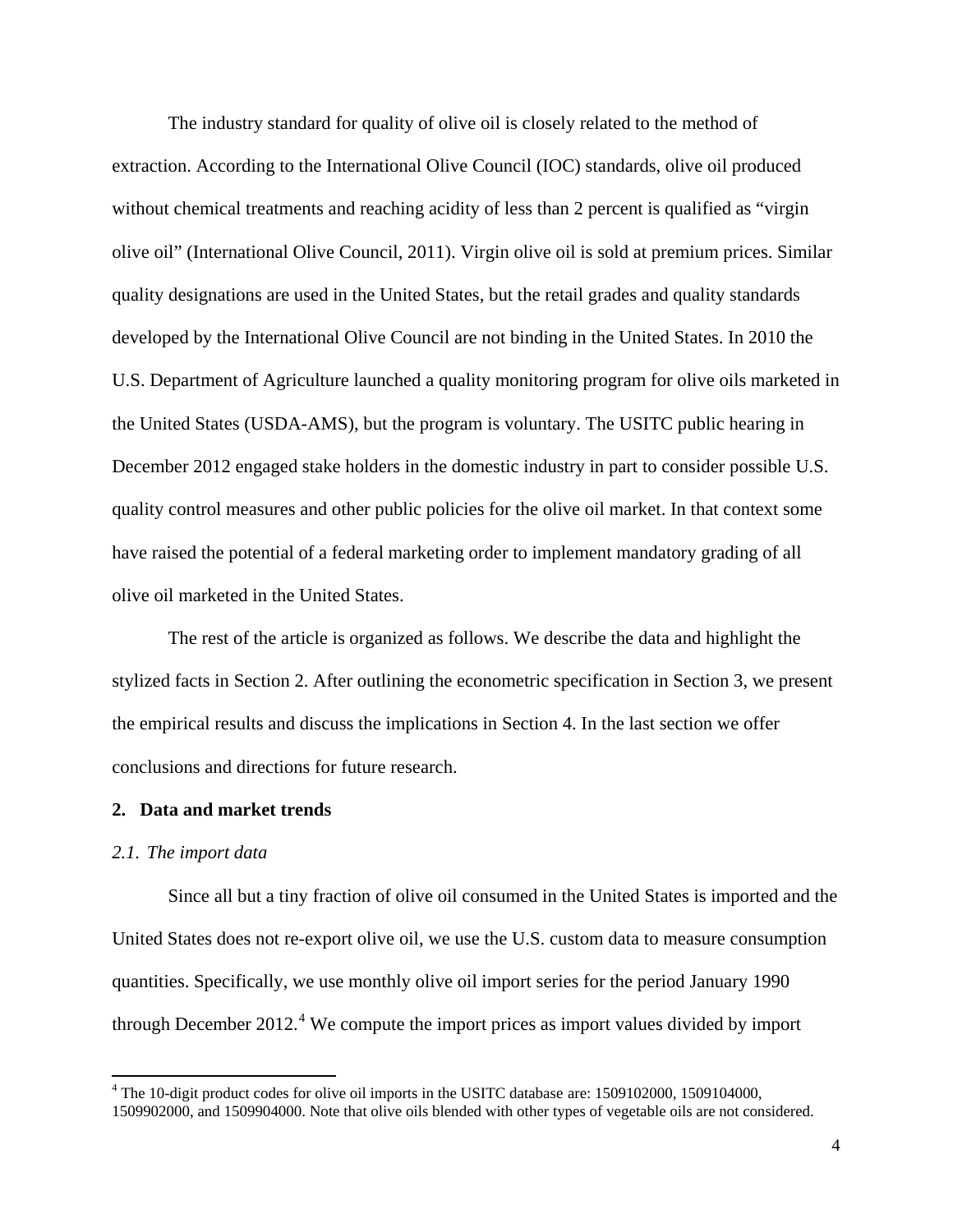quantities. We exclude tariffs from our analysis because U.S. duty rates for olive oils are low and have not changed over the past two decades.<sup>[5](#page-5-0)</sup> According to the product classifications at the 10digit level, U.S. olive oil imports can be differentiated along three characteristics. First, based on the method of extraction, olive oils are either qualified as virgin or not. [6](#page-5-1) Second, olive oil imports arrive at U.S. ports either in small containers (less than 18 kilograms) or in large bulk containers (larger than 18 kilograms). Third, olive oil imports can be differentiated by exporting country. Next we review the three characteristics and propose a method of product aggregation that allows a feasible empirical specification while retaining the consistency with consumer theory.

#### *2.2. The classification of products*

l

We discuss the classification of olive oils by characteristics (virgin versus non-virgin), container size (less or larger than 18 kilograms), and the country of export.

Figure 1 shows the relative prices among different types of olive oils and between olive oil and other major vegetable oils. Virgin olive oils are sold at prices higher than non-virgin olive oils in the United States. In 2012 the price of virgin olive oil was about \$3.30 per kilogram, while the price of non-virgin olive oil was about \$2.60. Furthermore, virgin olive oils are more likely to be sold in retail stores while non-virgin olive oils are primarily used in food service or food processing. Therefore, our demand system differentiates olive oils by virgin and non-virgin.

<span id="page-5-0"></span> $<sup>5</sup>$  The general import tariff rates applied to olive oil in small and large containers are 5 and 3.4 cents per kilogram.</sup> Preferential treatment was granted to Jordan in 2002, Chile in 2004, Morocco in 2006, and Peru in 2010. On an Ad Valorem basis, the tariff rates are less than one percent. <http://www.usitc.gov/tata/hts/index.htm> <sup>6</sup> Although the label "extra virgin" is often used in retail outlets, there is no "extra virgin" designation is custom

<span id="page-5-1"></span>data, either under the 10-digit Expert code or under the 8-digit Harmonized System code. Therefore, the "extra virgin" designation is subsumed into the "virgin" designation in our empirical specification.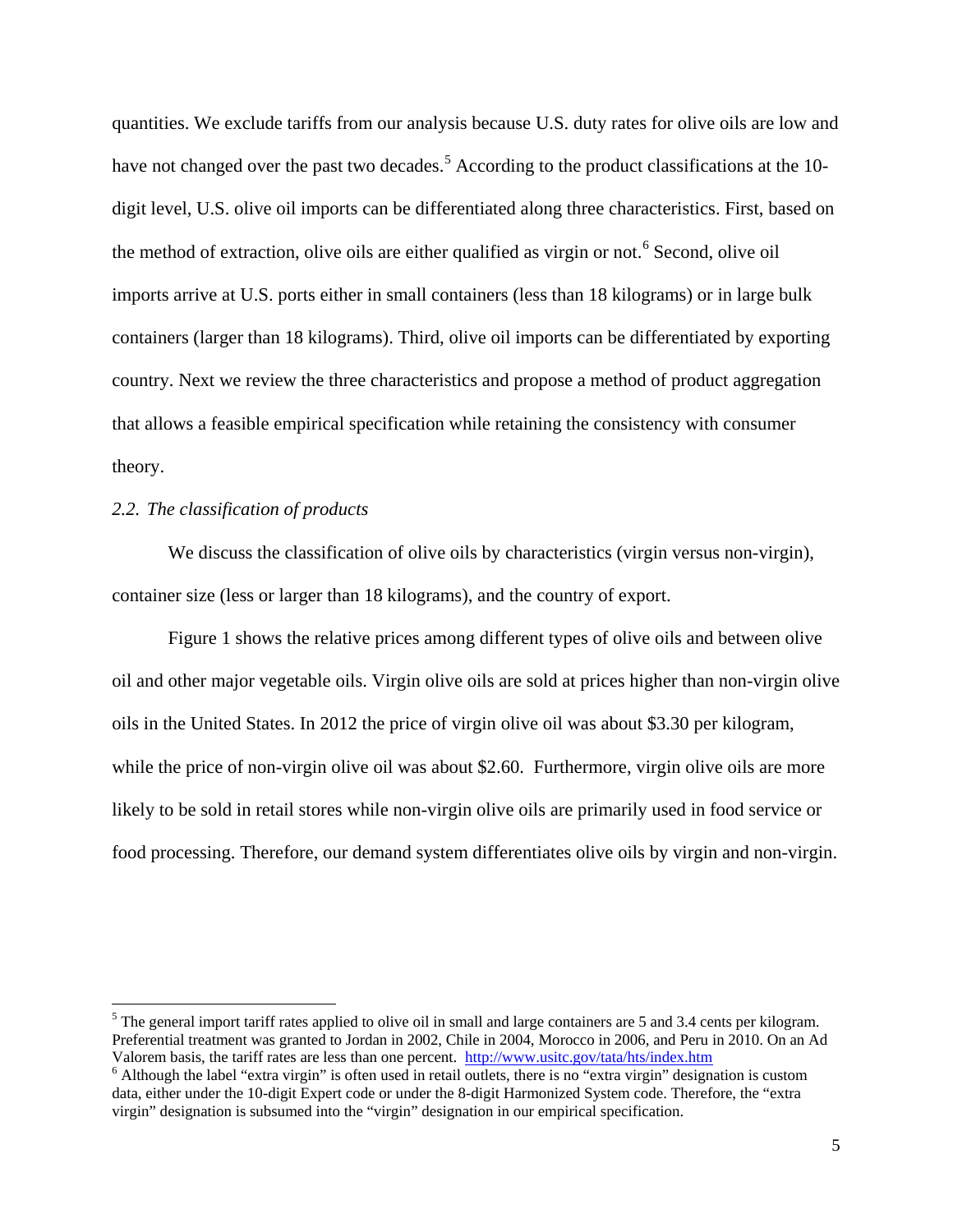

*Sources: US custom data are from USITC and other prices are from IMF primary commodity prices.*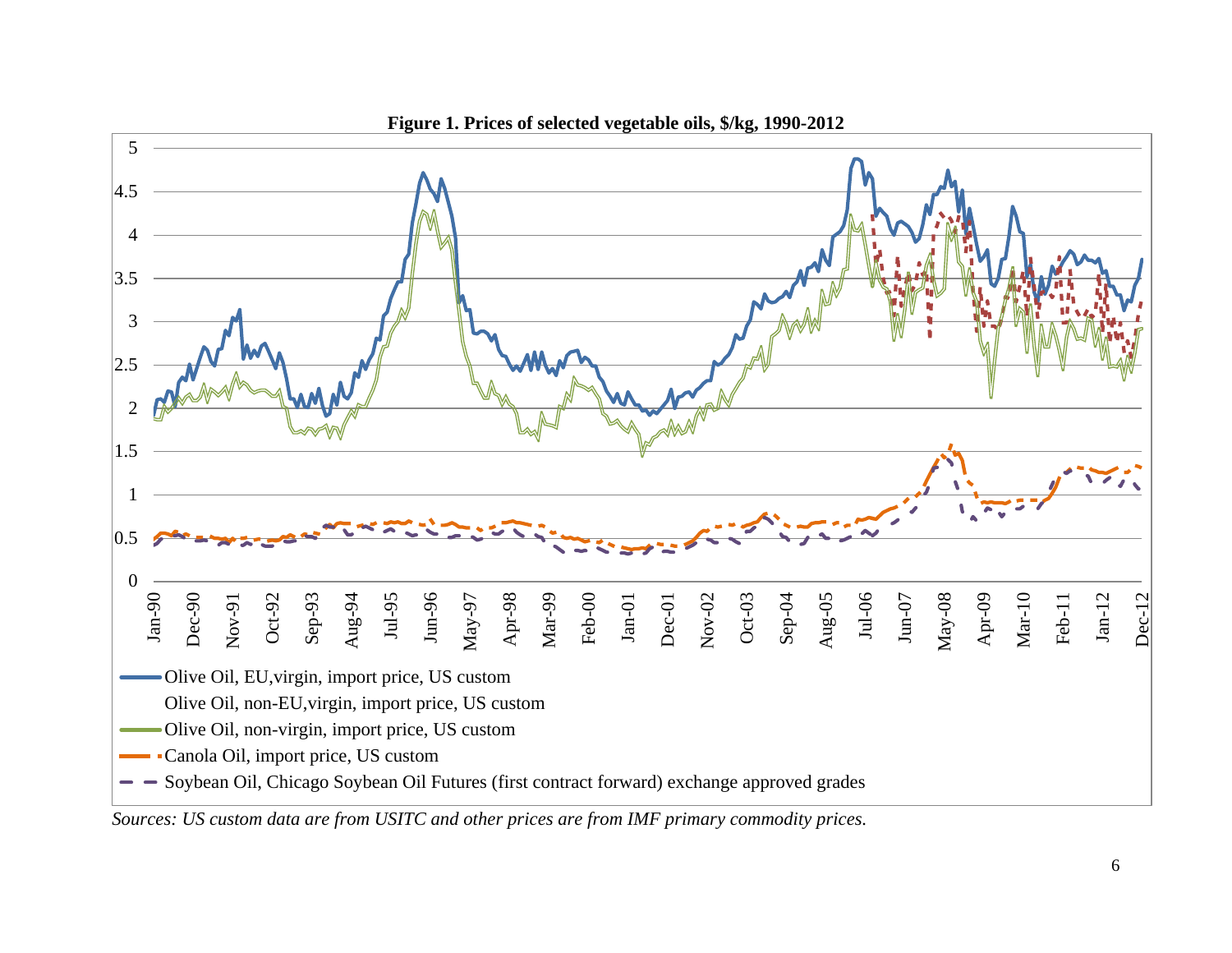The share of olive oils shipped in containers larger than 18 kilograms increased from 20 percent in 1990 to about 30 percent in 2012. In particular, a higher proportion of imports are shipped in large containers for non-virgin olive oils and olive oils shipped from non-EU countries. Industry sources suggest that more bulk imports are blended and bottled within the United States over the years. Therefore, the information about the container size at the ports does not necessarily reflect the channels through which the olive oil products are finally distributed. To conserve degrees of freedom in our econometric specification, we do not differentiate olive oils by the size of containers in which they reach the U.S. ports.

Finally, the export origin is potentially important for olive oil. We first define two broad sourcing regions for U.S. olive oil imports: EU and non-EU. We hypothesize that consumers associate EU olive oils with higher quality or better reputation. Menapace et al. (2011) finds in a willingness-to-pay study that Canadian consumers value Italian extra virgin olive oils significantly more than other EU extra virgin oils. To consider the potential origin premium attached to Italian olive oils, we also use Italian and non-Italian as our alternative method to group countries of export. We do not differentiate non-virgin olive oils by source because the price difference is negligible. In summary, we use two product classification schemes for the U.S. olive oil imports each of which has three olive oil types. These two classification schemes are: (a) virgin oils imported from EU countries, virgin oils imported from elsewhere, and nonvirgin oils; (b) virgin oils imported from Italy, virgin oils imported from other countries, and non-virgin oils.

#### *2.3. The demand shifters*

Olive oil is a traditional food in the Mediterranean, but has not been widely used in the United States and while growing rapidly still comprises a small share of vegetable oil used in the

7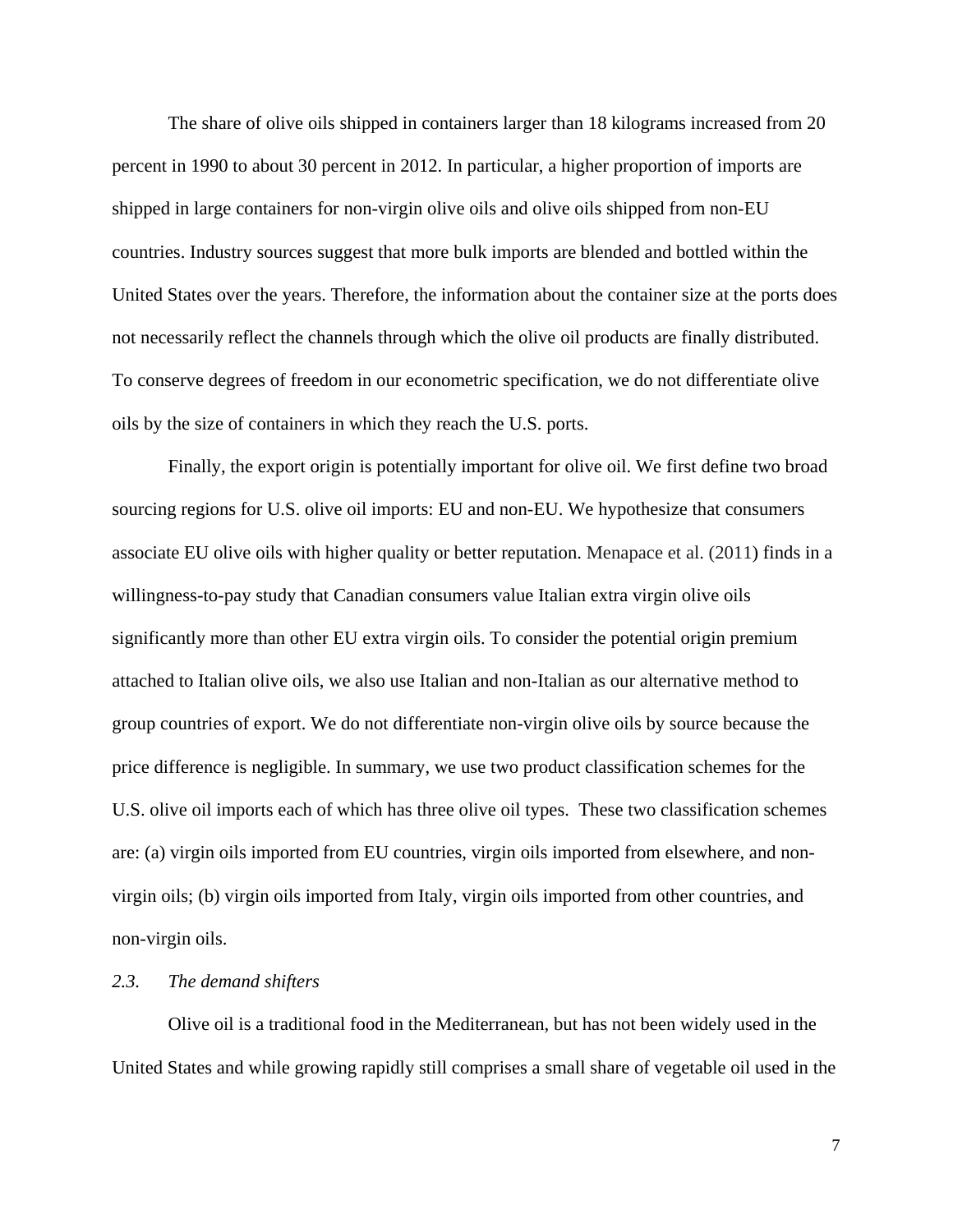United States. We hypothesize that the rising consumer awareness of the health benefits of olive oil, and Americans' growing appetite for the Mediterranean diet in general, likely contributes to the growth of U.S. olive oil market. To incorporate these plausible demand shifters, we use the number of articles published in U.S. newspapers, newswires, blogs, broadcast transcripts, business journals, and periodicals that report the healthiness or culinary benefits of olive oil. Specifically, we search within the News Bank database [\(http://www.newsbank.com/\)](http://www.newsbank.com/) for articles containing the key words "health" and "olive oil", or "cholesterol" and "olive oil", or "heart" and "olive oil" in their lead paragraphs.<sup>[7](#page-8-0)</sup> We also retrieve news articles on the trendiness of olive oil by identifying articles with the key words "taste" and "olive oil", or "recipe" and "olive oil" in the lead paragraphs. Finally, we sum the two stocks of articles after removing any double counting in the two sets of searches.

News articles about the healthiness or culinary benefits of olive oil can affect the consumption through two closely related but distinct channels. First, the accumulated knowledge of the benefits of olive oil changes U.S. consumers' information set. That is, we measure the long-run impacts of the relevant information on consumers' demand for olive oil. Second, recent publications serve as reminders of the stock of information about which consumers may be aware. An additional bit of information may have limited duration impacts on consumer's demand as well as an effect through the addition to the stock of knowledge. To capture both the knowledge and the limited duration reminder effects, we create two variables from the abovedefined news articles. First, we count the total number of articles, either addressing the

l

<span id="page-8-0"></span> $<sup>7</sup>$  Brown and Schrader (1990) first proposed using articles published in the biomedical literature to construct health</sup> information index to explain the consumption of shell eggs. We go beyond academic databases in order to focus on the dissemination rather than the discovery of scientific knowledge.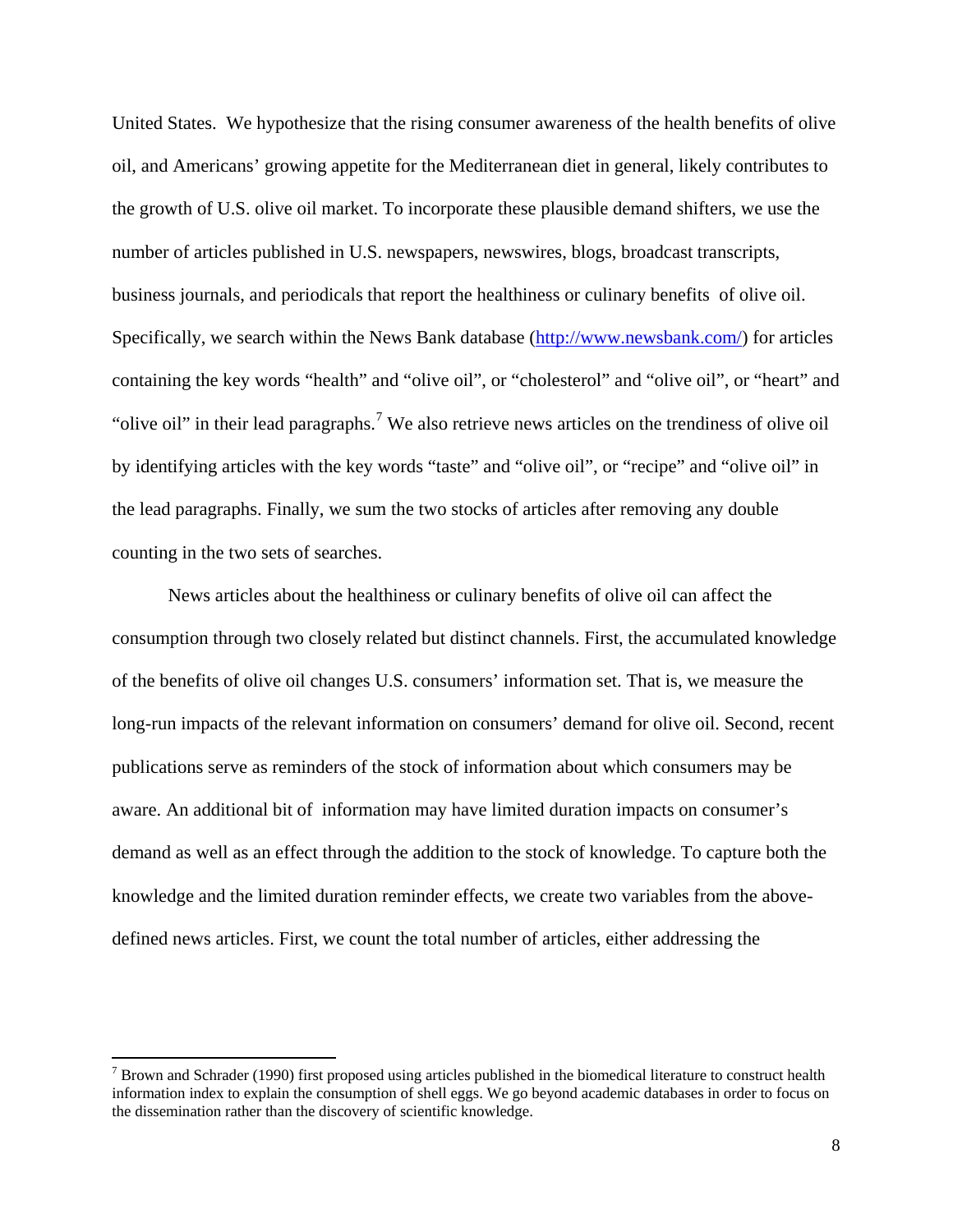healthiness or the culinary benefits of olive oil, published one year ago or earlier. Second, we count the total number of news articles published within the past twelve months.<sup>[8](#page-9-0)</sup>

In addition, to control for Americans' changing appetite for Mediterranean food in general, we use U.S. monthly import of Italian-style cheese (e.g., Reggiano, Parmesan, Provolone, Provoletti, Sbrinz, and Goya). Compared with articles on olive oil, the import of Italian-style cheese reflects a broader change in American dietary habits and partially controls for the substitutability or complementarity of olive oil with other Mediterranean foods.

Next we address the substitution between olive oil and other vegetable oils. Two facts are evident from Figure 1. First, olive oil is far more expensive than canola or soybean oil. <sup>[9](#page-9-1)</sup> Second, the prices of canola and soybean oils are highly correlated, but the prices of olive oils exhibit unique patterns.<sup>[10](#page-9-2)</sup> Statistically, the correlation of olive oil price is about 0.21 with soybean oil price, and 0.32 with canola oil price.<sup>[11](#page-9-3)</sup> More than twenty years ago Pierani and Rizzi (1991) documented the low substitutability of olive oil with other vegetable oils in Italy at that time. They found that the cross-price elasticity of demand for olive oil in Italy was less than 0.08. Similarly, Mili (1996) found that sunflower oil, the major alternative vegetable oil in Spain, substitutes for non-virgin but not virgin olive oils. We include the U.S. monthly import price of canola oil to account for the potential substitution between olive oil and other vegetable oils. Finally, we include data on U.S. personal income, U.S. population, and the U.S. monthly

[http://www.corningoliveoil.com/index.php?main\\_page=indexandcPath=16](http://www.corningoliveoil.com/index.php?main_page=index&cPath=16)

<span id="page-9-0"></span><sup>&</sup>lt;sup>8</sup> We also consider 6-month and 18-month period as the alternative ways to differentiate the knowledge and reminder effects of news articles. Both effects are robust to the alternative specifications.

<span id="page-9-1"></span><sup>&</sup>lt;sup>9</sup> The U.S. monthly import price of canola oil is computed as the import value of rapeseed oil divided by the import quantity of rapeseed oil. Since most of the imported rapeseed oils are canola oils sourced from Canada, we can use the unit value of rapeseed oil to represent the price of canola oil.<br><sup>10</sup> The prices of palm oil and sunflower oil also move along with the price of soybean or canola oil. See the IMF

<span id="page-9-2"></span>commodity prices for details.

<span id="page-9-3"></span> $11$  In computing the correlations, prices are deflated by CPIs. Olive oils are sometimes blended with canola oils in food service use. For example, the Corning Olive Oil company of California offers a special blend of 80% canola oil and 20% olive oil for pan frying and deep frying at high temperatures.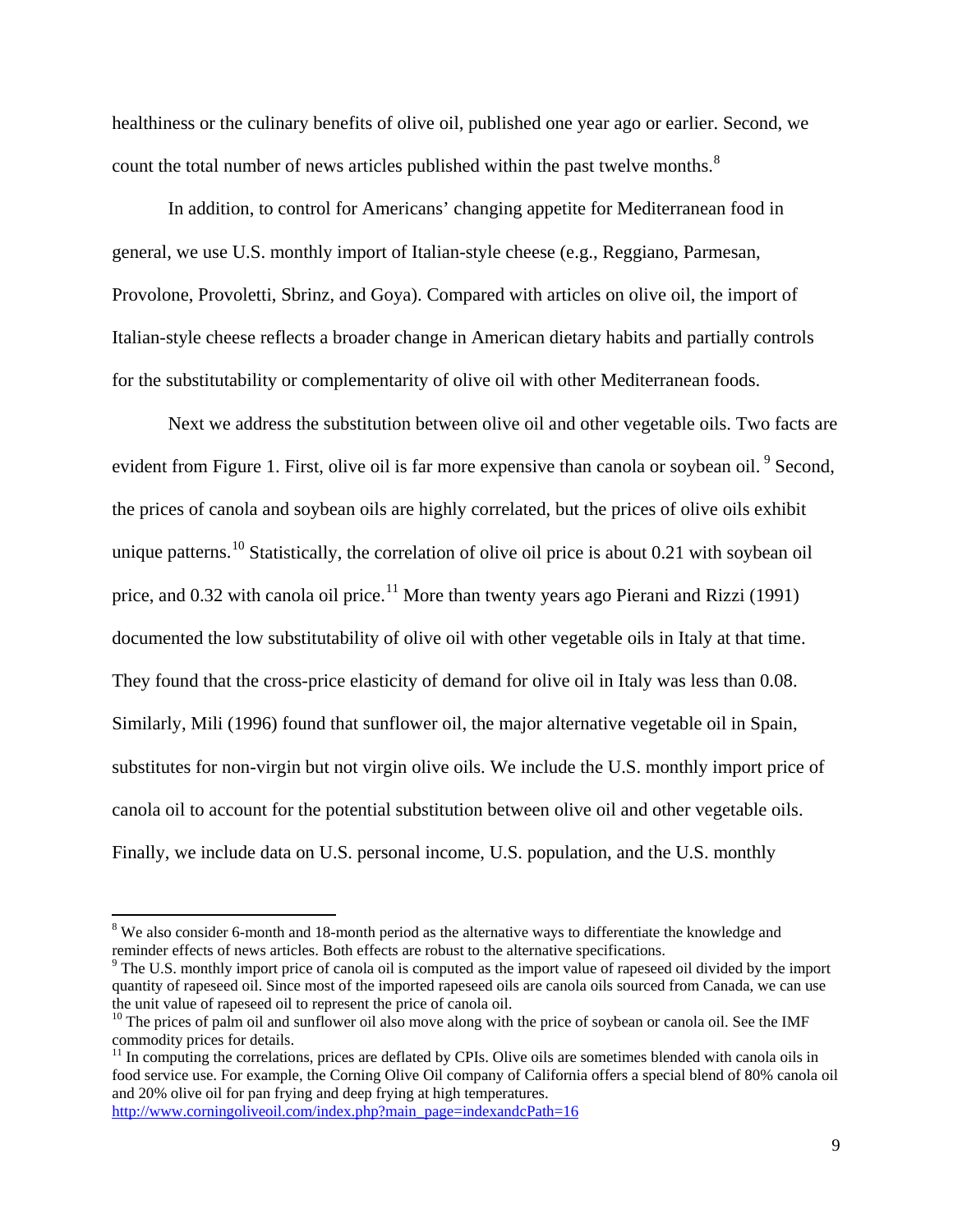Consumer Price Index for foods. Appendix A compiles information on all data series and sources.

#### *2.4. Summary statistics*

We present in Table 1 summary statistics of the data. To illustrate the market trends, we also provide separate summary statistics over the first five years, 1990-1994, and the last five years, 2008-2012. As shown in Table 1, the rising quantity of olive oil in the United States is largely confined to the increased consumption of virgin oils. The monthly per-capita consumption of virgin olive oil from EU sources has grown from 10 grams in early 1990s to nearly 40 grams in recent years. Moreover, the market share of virgin oils imported from non-EU countries has increased from about zero to more than 10 percent. In contrast, the U.S. import of non-virgin olive oil has been stagnant.

While there is no clear trend in the prices of olive oils over the past two decades (as illustrated in Figure 1), the ranking of prices of three types of olive oils has been consistent over time. The import price of virgin oil sourced from EU is higher than virgin oil sourced from elsewhere, and non-virgin oil is sold at an even lower price.

Our count of articles on the healthiness or culinary benefits of olive oil begins in 1980 but the publications before 1990 were few. The number of articles rose to about 50 per month in 1990s. Numbers of articles published declined in the early 2000s, but climbed again after 2004. In recent years, the number of articles varies substantially around an average of 50 per month.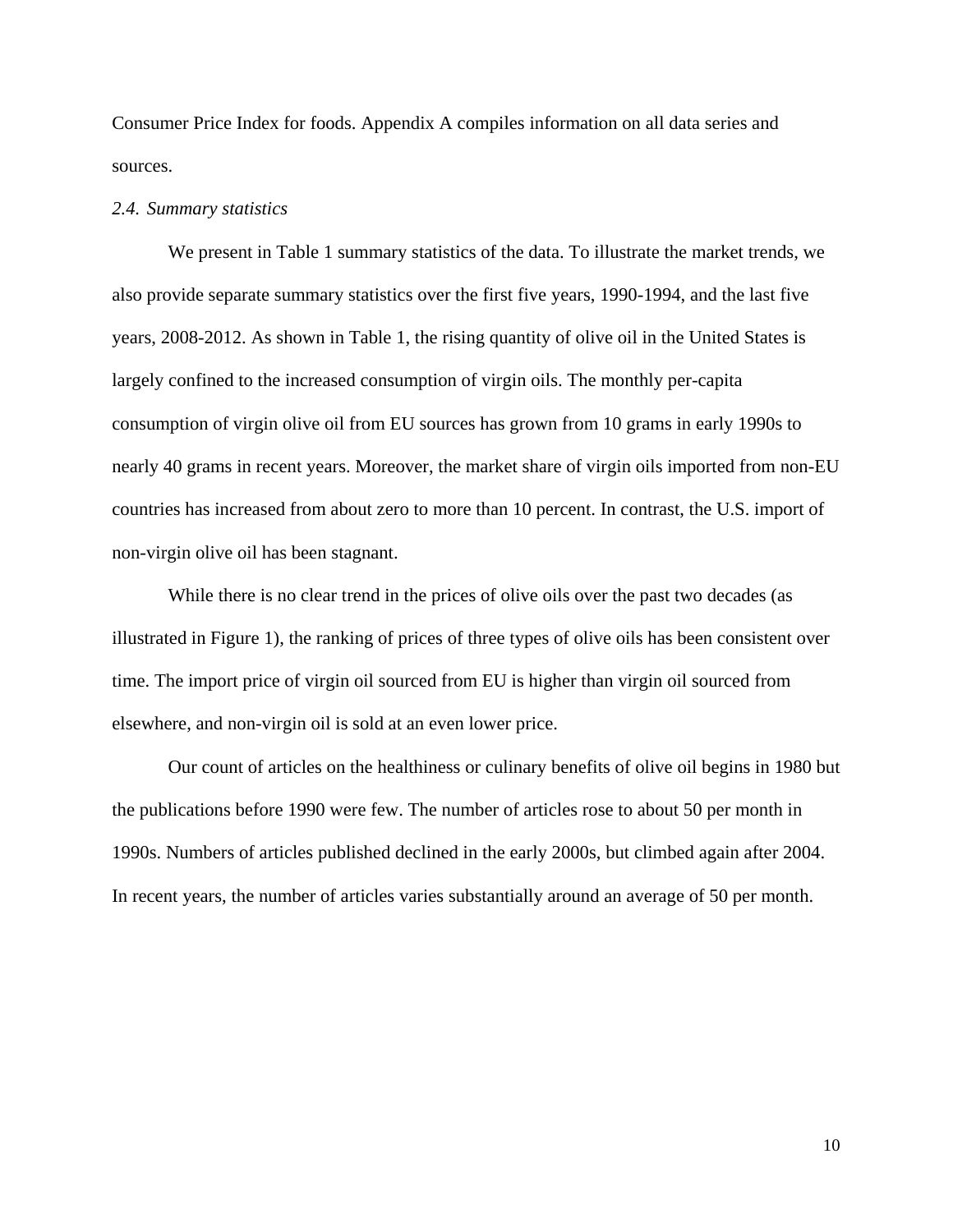| <b>Variable</b>                                | <b>Mean</b> | <b>Mean</b>   | <b>Mean</b>     |
|------------------------------------------------|-------------|---------------|-----------------|
|                                                | full sample | Jan/90-Dec/94 | $Jan/08-Dec/12$ |
| Per-capita consumption of EU/Virgin, gram      | 25.31       | 10.00         | 39.28           |
|                                                | (12.38)     | (2.88)        | (5.80)          |
| Per-capita consumption of Non-EU/Virgin, gram  | 4.77        | 1.11          | 10.05           |
|                                                | (4.54)      | (1.55)        | (4.06)          |
| Per-capita consumption of Italian/Virgin, gram | 17.94       | 6.78          | 26.70           |
|                                                | (8.71)      | (2.24)        | (3.94)          |
| Per-capita consumption of Non-Italian/Virgin,  | 12.13       | 4.33          | 22.63           |
| gram                                           | (8.30)      | (2.52)        | (6.82)          |
| Per-capita consumption of Non-Virgin, gram     | 24.67       | 23.68         | 22.88           |
|                                                | (5.47)      | (4.76)        | (5.35)          |
| Price of EU/Virgin, \$/kg                      | 3.11        | 2.39          | 3.79            |
|                                                | (0.82)      | (0.31)        | (0.41)          |
| Price of Non-EU/Virgin, \$/kg                  | 2.77        | 2.25          | 3.33            |
|                                                | (0.76)      | (0.44)        | (0.46)          |
| Price of Italian/Virgin, \$/kg                 | 3.16        | 2.43          | 3.93            |
|                                                | (0.85)      | (0.36)        | (0.40)          |
| Price of Non-Italian/Virgin, \$/kg             | 2.91        | 2.27          | 3.43            |
|                                                | (0.76)      | (0.26)        | (0.44)          |
| Price of Non-Virgin, \$/kg                     | 2.56        | 2.01          | 2.98            |
|                                                | (0.70)      | (0.20)        | (0.44)          |
| Per-capita personal income, \$1000             | 30.77       | 20.75         | 40.69           |
|                                                | (7.56)      | (1.11)        | (1.46)          |
| Price of canola oil, \$/kg                     | 0.73        | 0.54          | 1.17            |
|                                                | (0.28)      | (0.06)        | (0.20)          |
| # of accumulated articles, up to 12 months ago | 4047        | 764           | 9441            |
|                                                | (3281)      | (307)         | (830)           |
| # of articles, in the past 12 months           | 455         | 220           | 513             |
|                                                | (178)       | (30)          | (162)           |
| Per-capita import of Italian cheese, gram      | 2.19        | 1.19          | 3.12            |
|                                                | (1.15)      | (0.73)        | (0.79)          |
| CPI, June 2000=1                               | 1.04        | 0.81          | 1.28            |
|                                                | (0.17)      | (0.04)        | (0.04)          |

| Table 1. Summary statistics for U.S. olive oil demand |  |  |  |  |
|-------------------------------------------------------|--|--|--|--|
|-------------------------------------------------------|--|--|--|--|

Note: Standard deviations are in parentheses.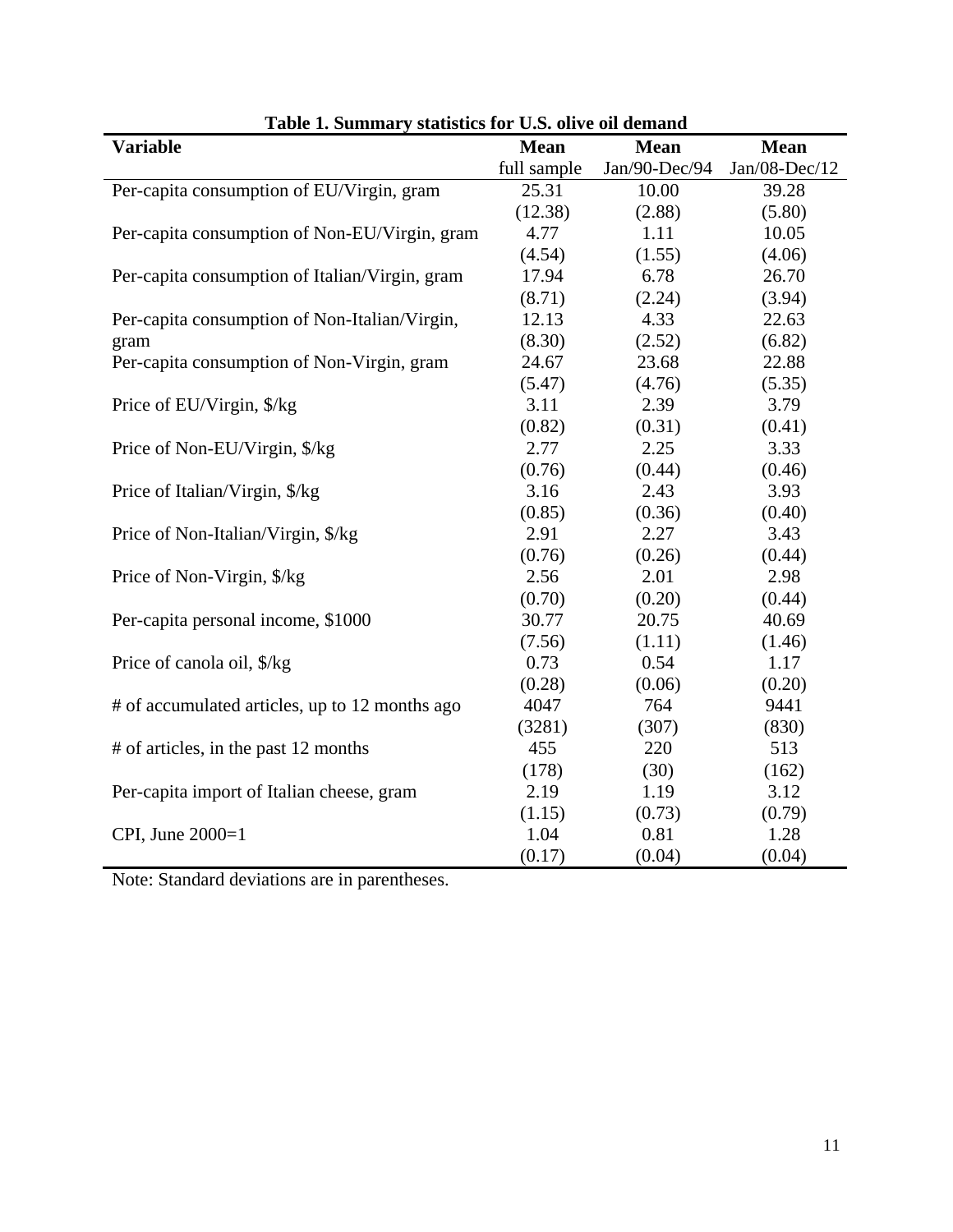#### **3. The econometric specification**

#### *3.1. The choice of demand system*

 $\overline{\phantom{a}}$ 

With the assumption that the total expenditure on the commodities of interest is separable from the overall budget, complete demand systems can be derived to characterize consumption patterns in a way consistent with consumer theory (Deaton and Muellbauer, 1980).<sup>[12](#page-12-0)</sup> Previous studies on the U.S. consumption of vegetable oils treated "oils and fats" as a group and focused on major vegetable oils such as corn, cottonseed, and soybean oils (e.g., Chern, Loehman, and Yen, 1995). The omission of olive oil in earlier research was due to the tiny share of olive oil, which accounted for about 2.5 percent of all vegetable oils in 2012 (USDA-FAS, oilseeds reports). Rather than focusing on all vegetable oils, we treat all olive oils as the relevant group and hence treat Americans' total expenditure on olive oils as separable from other purchases. With this assumption, we formulate a conditional demand system that characterizes the quantities demanded for individual types of olive oils and investigate the substitution patterns within the varieties of olive oil and between olive oil and canola oil.

A major caveat of separating the expenditure on olive oil from the overall budget is that the expenditure on olive oil is simultaneously determined with quantity demanded for all types of olive oils. Two remedies exist in the literature. The first applies the instrumental variable approach to the demand system (e.g., LaFrance, 1991). This approach takes advantage of extra variables that affect the consumption patterns only through influencing the total expenditure on the commodity group. The second approach models the demand equation and the expenditure equation simultaneously (e.g., Dhar, Chavas, and Gould, 2003; Hovhannisyan and Gould, 2011). We choose to estimate simultaneous equations because it sheds light on the determinants of the

<span id="page-12-0"></span> $12$  See Okrent and Alston (2011) for a recent survey on the developments in the literature of food demand.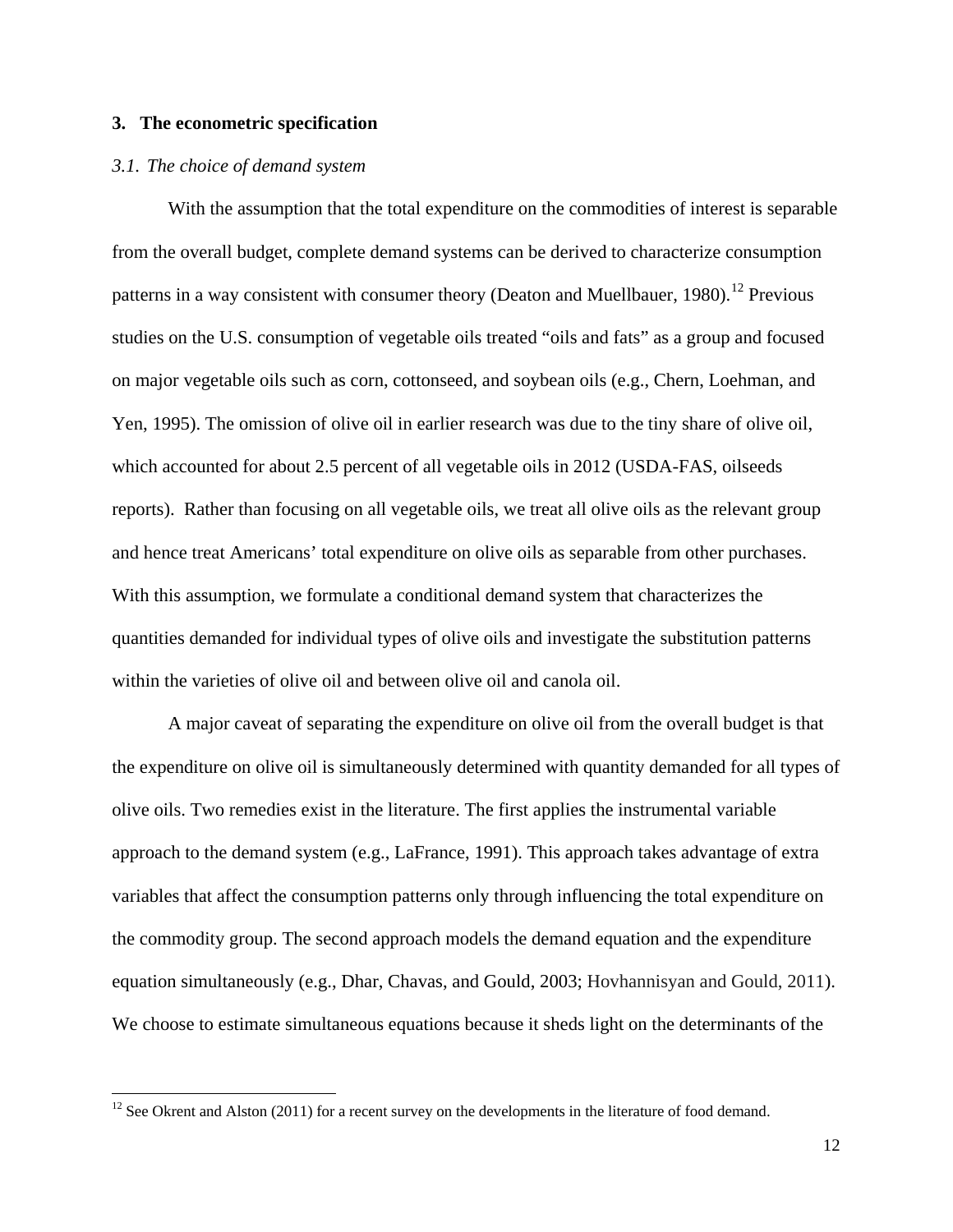total expenditure on olive oils and delivers income elasticities using estimates from both equations.

Since the separability assumption in the complete demand system may not hold, to check robustness of the estimates, we also fit an incomplete demand system in which the quantity demanded for olive oil is explained by prices of olive oils, personal income, and other shifters. We discuss the associated results in section 4.2.

#### *3.2. The AIDS model with endogenous variables*

We use the Almost Ideal Demand System (AIDS) as the econometric specification for the olive oil demand. Specifically, the U.S. demand for olive oils is characterized as:

(1) 
$$
S_{it} = \alpha_i + \beta_i \ln(m_t) - \beta_i \ln P_t + \sum_j \gamma_{ij} \ln(p_{jt}) + \theta_i trend_t + \sum_{n=1}^{12} \chi_{in} T_n + \mu_{it},
$$
  
\n
$$
\ln(m_t) = \delta + \phi \ln P_t + \phi \ln(y_t) + \eta \ln(p_{ct}) + \lambda \ln(cpi_t) + \omega \ln(cheese_t)
$$
  
\n(2) 
$$
+ \tau \ln(Kart_t) + \rho \ln(Rart_t) + \nu_t,
$$

where *i, j* are the product indices for the three types of olive oils, *t* denotes period, i.e.,  $t \in \{1, 2, ..., 276\}$ . The dependent variable  $s_i$  in (1) is the expenditure share of olive oil *i*. Variable  $m_t$  is U.S. total expenditure on olive oil;  $p_{it}$  is the price of olive oil *j*; ln  $P_t$  is the AIDS price index, which we approximate using the corrected Stone price index (Moschini, 1995). Specifically,  $\ln P_t \approx \sum w_{j0} \ln p_{jt}$  $P_t \approx \sum_j w_{j0} \ln p_{jt}$ , where  $w_{j0}$  is the expenditure share of olive oil *j* over the period January 2010 through December 2012.<sup>[13](#page-13-0)</sup> Other shifters in (1) include a linear time trend and monthly dummy variables to control for the seasonal variations in consumptions.<sup>[14](#page-13-1)</sup> The usual idiosyncratic error term is denoted with  $\mu_{it}$ .

<span id="page-13-0"></span><sup>&</sup>lt;sup>13</sup> We evaluate the corrected Stone price index at the recent expenditure shares to reflect the current market.  $14$  The dummy variable for January is dropped in all estimations due to the presence of intercepts.

<span id="page-13-1"></span>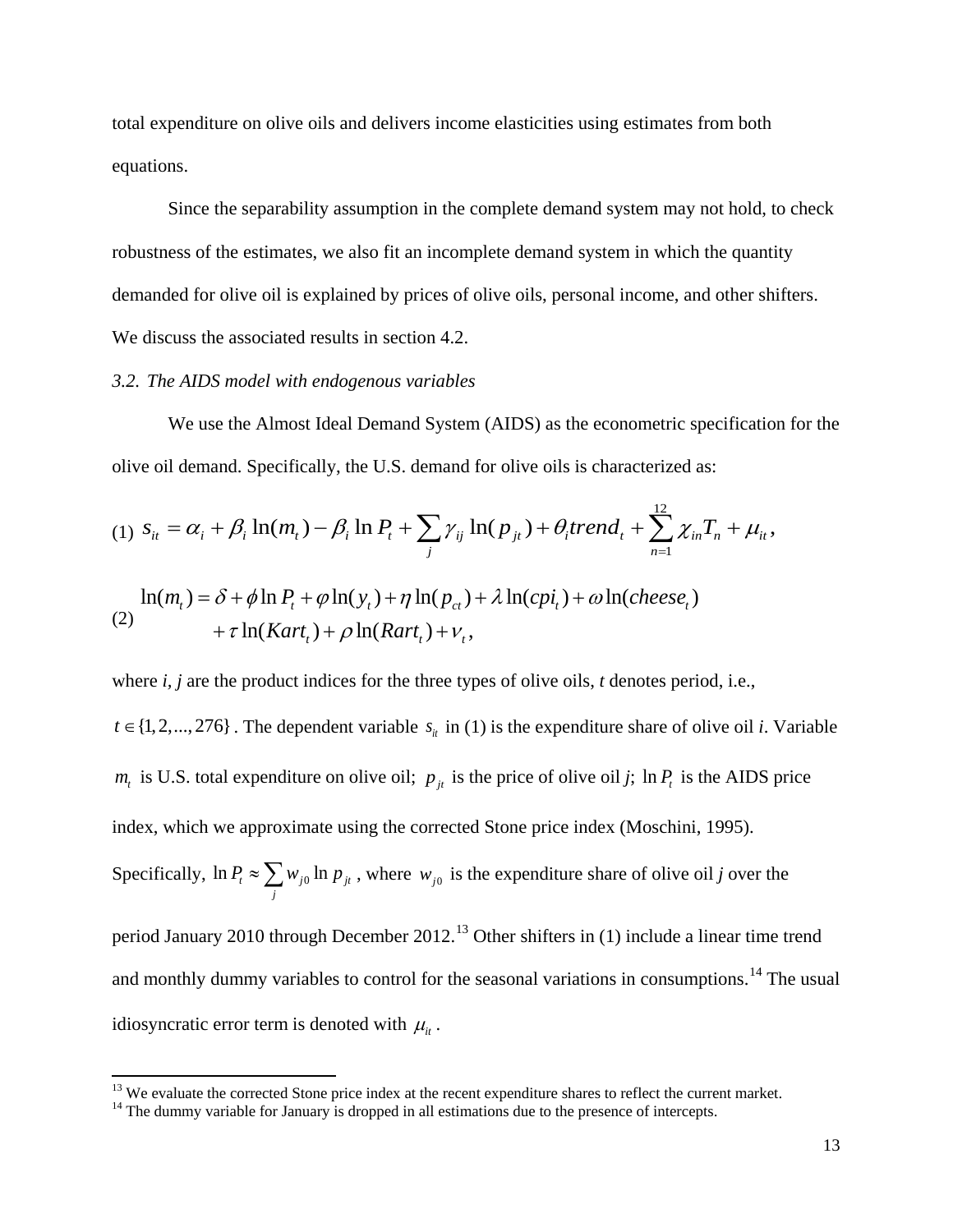Equation (2) deals with the endogeneity of the expenditure variable.<sup>[15](#page-14-0)</sup> Intuitively, we explain U.S. total expenditure on olive oil using the corrected Stone price index,  $\ln P_t$ , U.S. percapita personal income,  $y_t$ , the price of canola oil,  $p_{ct}$ , the monthly CPI,  $cpi_t$ , U.S. per-capita import of Italian-style cheese, and the knowledge effect, *Kart*,, and the reminder effect, *Rart*,, of news articles on the healthiness or trendiness of olive oil.[16](#page-14-1)

#### *3.3. Estimation procedure and caveats*

To complete the demand system (1)-(2), we adopt the following parameter restrictions: (3a)  $\gamma_{ii} = \gamma_{ii}$  (symmetry),

 $(3b)$   $\sum \gamma_{ij} = 0$  $\sum_j \gamma_{ij} = 0$  (homogeneity within the group of olive oils),<sup>[17](#page-14-2)</sup>

(3c) 
$$
\sum_i \alpha_i = 1
$$
,  $\sum_i \beta_i = 0$ ,  $\sum_i \chi_{in} = 0$ , and  $\sum_i \theta_i = 0$  (shares adding up to one),

(3d)  $\phi + \varphi + \eta + \lambda = 1$  (homogeneity outside of the group of olive oils).

We conduct two validation exercises before estimation. First, we implement the modified Dickey-Fuller tests, as proposed by Elliott, Rothenberg, and Stock (1996), for the expenditure shares in (1) and the expenditure variable in logarithmical scale in (2). We find that none of the dependent variables contains unit roots.<sup>[18](#page-14-3)</sup> Therefore, the demand system can be estimated in its original form rather than in the differenced form. Second, we check the serial correlation of expenditure shares and the total expenditure on olive oils using the Durbin-Watson test. We fail

<span id="page-14-1"></span><span id="page-14-0"></span><sup>&</sup>lt;sup>15</sup> The specification in (2) resembles the expenditure equation used by Thompson (2004).<br><sup>16</sup> The identification of the separate effects of healthiness and trendiness of olive oil is not feasible because the two series are highly correlated.

<span id="page-14-2"></span><sup>&</sup>lt;sup>17</sup> Note that (3a) and (3b) imply that price coefficients in each share equation sum up to zero. <sup>18</sup> See Appendix B for the results of the unit-root tests.

<span id="page-14-3"></span>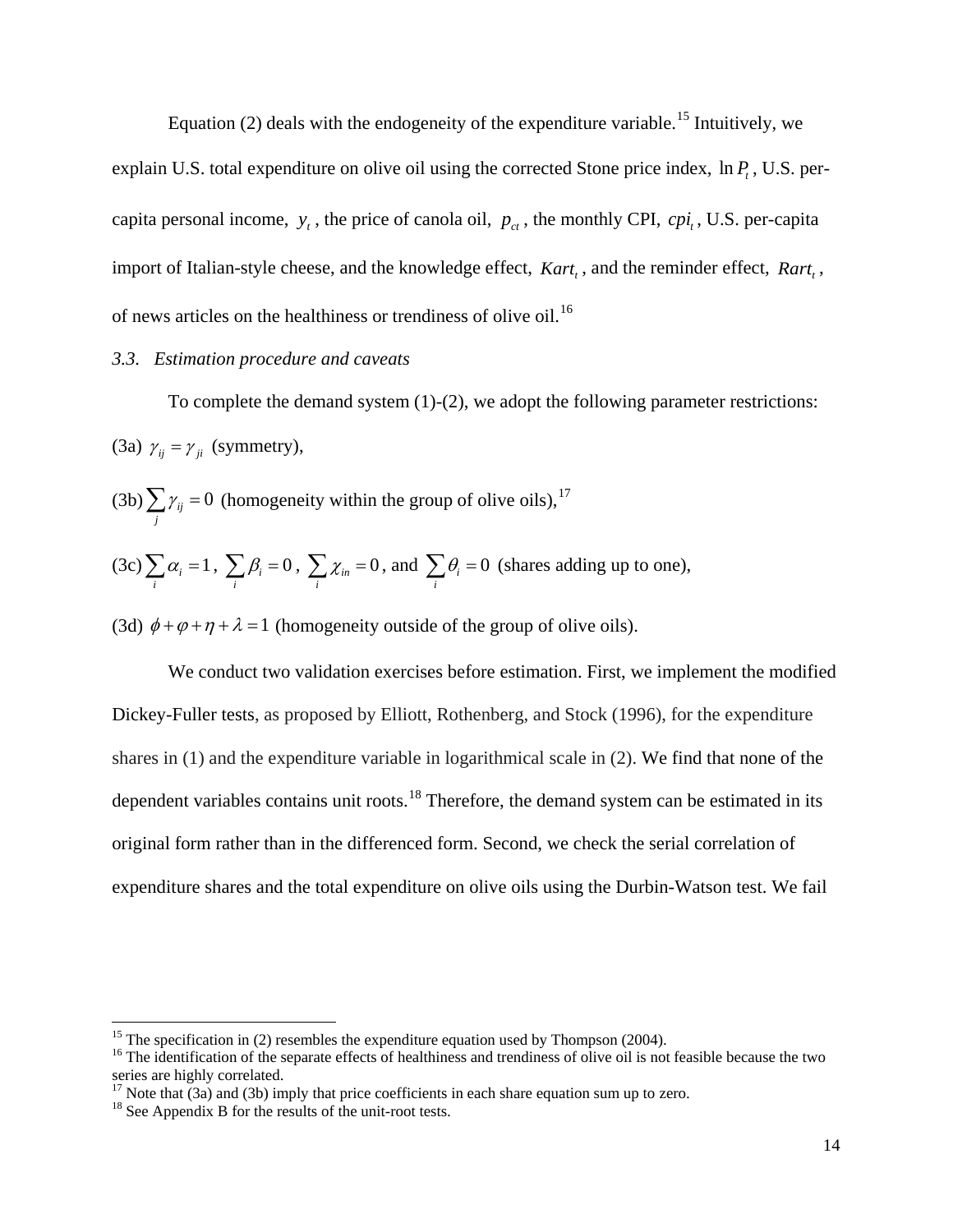to reject the null hypothesis that there is no first-order serial correlation at the usual confidence  $level<sup>19</sup>$  $level<sup>19</sup>$  $level<sup>19</sup>$ 

Finally, we examine the possible endogeneity of prices in the demand system. The U.S. olive oil prices might be endogenous to the U.S. olive oil import quantities for two reasons. First, the use of unit values as measurements of prices may introduce a mechanical negative correlation between the price and quantity series in the presence of measurement error. We consider the potential measurement error to be small in magnitude on two grounds. First, rounding error is negligible in the U.S. custom data because values are recorded up to the last digit of dollars and quantities are down to kilograms. Second, random reporting errors tend to cancel out because the value and quantity data that are used to compute the price series are the summation of more than a dozen U.S. ports that actively import olive oils every month.

Another potential source of endogeneity is the effect of the U.S. consumption and the world price of olive oil. However, such feedback effects are limited because the U.S. market accounts for less than 10 percent of the world consumption of olive oil (see Section 1.1). To further check the exogeneity of the U.S. import prices, we conduct the Hausman-Durbin-Wu test for the import prices of olive oils, using annual dummy variables based on marketing years and a linear time trend as the instrumental variables. The test results fail to reject the hypothesis that U.S. is a price-taker in the market for virgin olive oil at the five percent confidence level, and in the market for non-virgin olive oil at the one percent confidence level. $^{20}$  $^{20}$  $^{20}$ 

#### **4. Results and discussions**

#### *4.1. The benchmark*

<span id="page-15-1"></span><span id="page-15-0"></span><sup>&</sup>lt;sup>19</sup> See Appendix B for the results of the serial correlation tests.<br><sup>20</sup> See Appendix C for the Hausman-Durbin-Wu tests based on reduced-form demand functions.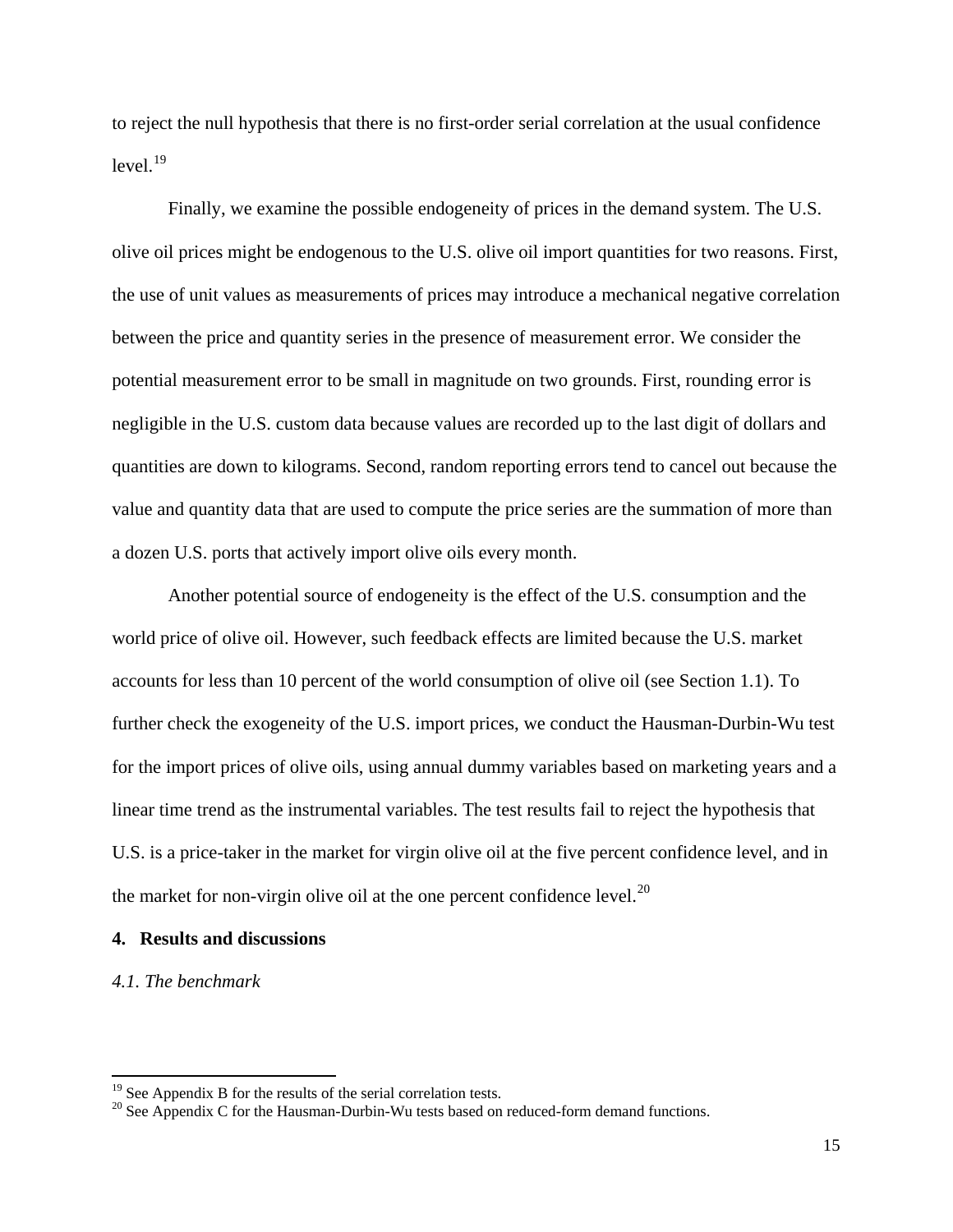We estimate the demand system (1)-(3) using 3SLS. Specifically, we report, in Table 2, four sets of regressions: with EU virgin oil or Italian virgin oil separated (in the two panels of Table 2), with or without addressing the potential endogeneity of U.S. total expenditure on olive oils (with italics for estimates without accounting for potential endogeneity). We present the elasticities of demand in Table  $2.^{21}$  $2.^{21}$  $2.^{21}$  To make results directly relevant to the current market, we evaluate all elasticities at the market shares over the period January 2010 to December 2012.

<span id="page-16-0"></span> $21$  The estimated coefficients are presented in Appendix D.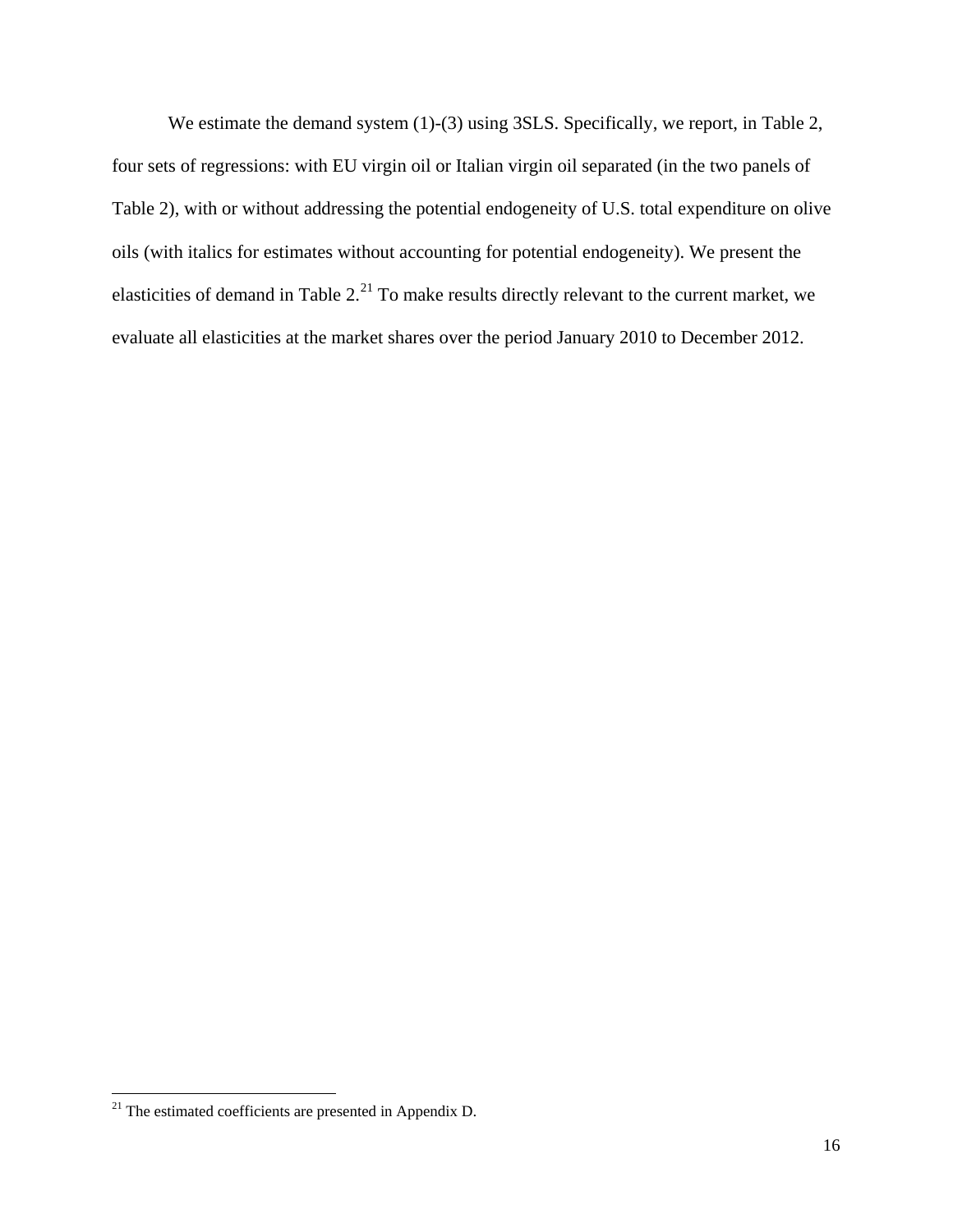| <b>rative 2.</b> Fire elasticities of $\mathbf{C}$ .s. definand for only $\mathbf{C}$ ons | Product classification I  |                  |                   |  |
|-------------------------------------------------------------------------------------------|---------------------------|------------------|-------------------|--|
| Demand for olive oil, of type                                                             | <b>EU/Virgin</b>          | Non-EU/Virgin    | <b>Non-Virgin</b> |  |
| Expenditure share                                                                         | 60%                       | 13%              | 27%               |  |
| Price of EU/Virgin                                                                        | $-0.436(0.063)$           | 0.997(0.145)     | 0.498(0.132)      |  |
|                                                                                           | $-0.415(0.061)$           | 0.902(0.134)     | 0.496(0.130)      |  |
| Price of Non-EU/Virgin                                                                    | 0.212(0.031)              | $-1.360(0.132)$  | 0.172(0.069)      |  |
|                                                                                           | 0.192(0.029)              | $-1.285(0.123)$  | 0.181(0.067)      |  |
| Price of Non-Virgin                                                                       | 0.224(0.059)              | 0.363(0.146)     | $-0.670(0.152)$   |  |
|                                                                                           | 0.223(0.058)              | 0.383(0.142)     | $-0.677(0.150)$   |  |
| Expenditure                                                                               | 1.329(0.060)              | 0.119(0.216)     | 0.685(0.115)      |  |
|                                                                                           | 1.095(0.027)              | 0.904(0.099)     | 0.834(0.059)      |  |
|                                                                                           | Product classification II |                  |                   |  |
| Demand for olive oil, of type                                                             | <b>Italy/Virgin</b>       | Non-Italy/Virgin | <b>Non-Virgin</b> |  |
| Expenditure share                                                                         | 42%                       | 31%              | 27%               |  |
| Price of Italy/Virgin                                                                     | $-0.820(0.097)$           | 0.744(0.098)     | 0.414(0.120)      |  |
|                                                                                           | $-0.887(0.092)$           | 0.822(0.092)     | 0.427(0.117)      |  |
| Price of Non-Italy/Virgin                                                                 | 0.553(0.073)              | $-0.895(0.118)$  | 0.173(0.110)      |  |
|                                                                                           | 0.611(0.069)              | $-0.959(0.114)$  | 0.156(0.108)      |  |
| Price of Non-Virgin                                                                       | 0.268(0.078)              | 0.151(0.096)     | $-0.587(0.148)$   |  |
|                                                                                           | 0.276(0.075)              | 0.136(0.094)     | $-0.583(0.147)$   |  |
| Expenditure                                                                               | 1.502(0.091)              | 0.597(0.113)     | 0.686(0.115)      |  |
|                                                                                           | 1.109(0.039)              | 0.995(0.053)     | 0.836(0.059)      |  |

#### **Table 2. Price elasticities of U.S. demand for olive oils**

Note: Standard errors are in parentheses. The estimates from the AIDS model without addressing the expenditure endogeneity are in *Italics*. The Hausman test rejects the hypothesis that "the difference in coefficients is not systematic" for both methods of product classifications at the five percent confidence level. Price elasticities are compensated elasticities based on expenditure shares in the conditional demand system. All elasticities are evaluated at the market shares over the period January 2010 to December 2012.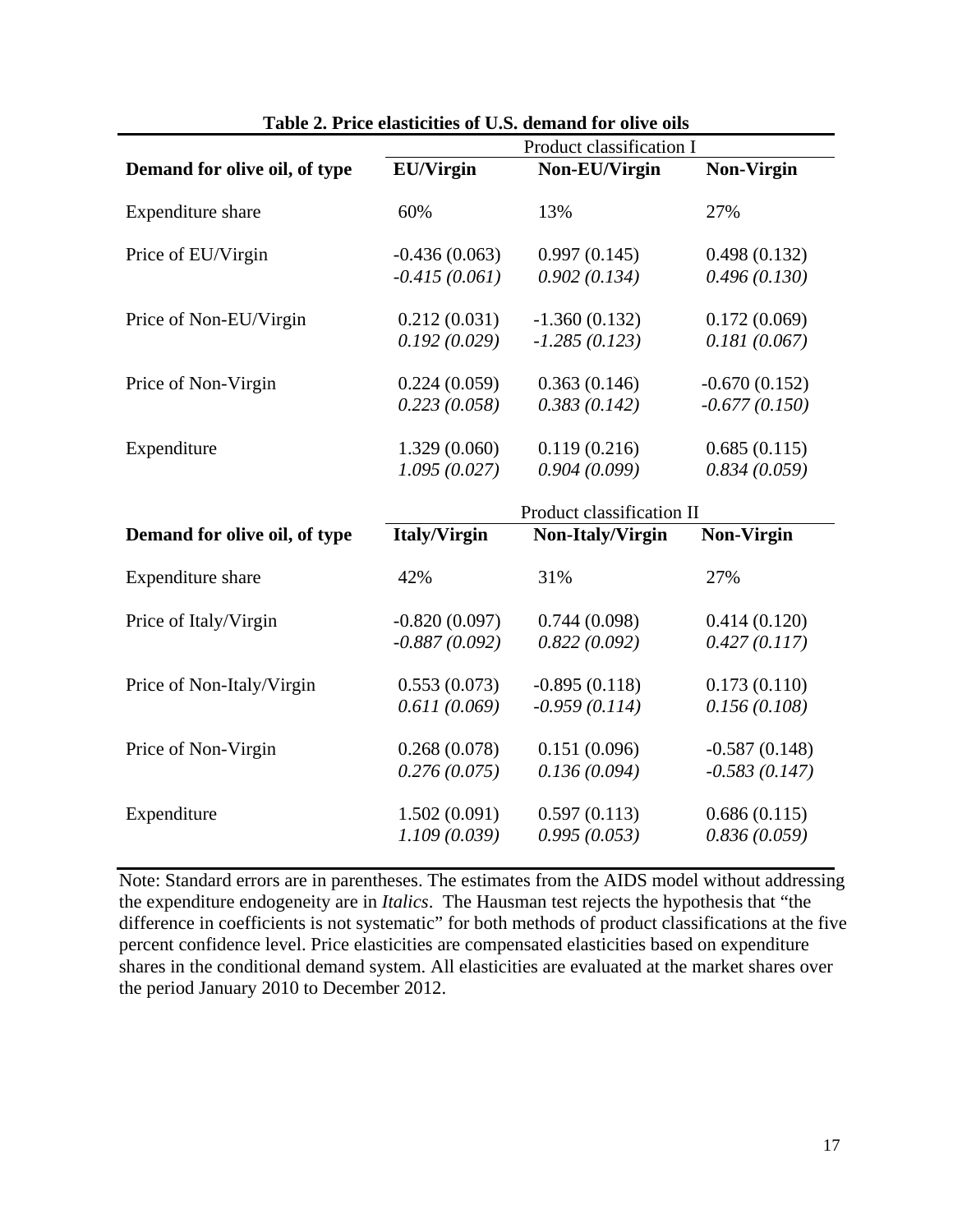We first discuss the price elasticities of demand in Table  $2.^{22}$  $2.^{22}$  $2.^{22}$  We find that the price elasticity of demand for EU virgin oils is -0.436. The U.S. demand for non-EU virgin olive oil is estimated to be price-elastic, with the own price elasticity above one. The own price elasticity of demand for non-virgin oil is about -0.67. We also find that different types of olive oils are highly substitutable, which helps explain the relatively elastic demand we find for each individual product.

The price elasticities of demand under the alternative product classification are qualitatively similar. The main difference lies in demand for Italian virgin oils. Once we separate other EU countries from Italy and shift their virgin oils to the "Non-Italy/Virgin" category, the own price elasticity for Italian virgin oils is -0.82, almost doubling that for EU virgin oils. This result can be explained by the fact that the olive sectors in Italy, Spain, and Greece compete for the U.S. market. Therefore, price changes in Italian virgin oils alone would induce consumers to switch to the Spanish or Greek substitutes.

Furthermore, we affirm that it is helpful to deal with the endogeneity of the expenditure variable in the demand system. The Hausman test results reject the hypothesis that the expenditure variable is exogenous, suggesting that the U.S. total expenditure on olive oils is simultaneously determined with demand for individual olive oil products. We discuss expenditure responses below where full income effects are reported. In addition, we find from the estimated coefficients for the monthly dummies (omitted from the table for brevity) that there is no significant seasonal variation in the importing of olive oils, but the shares of virgin oils are slightly larger in summer months. One possible explanation is that more olive oils are used as salad dressings in summer time.

Consider next the expenditure equation (2) and factors driving the U.S. total expenditure on olive oils. Note that the two methods of product classification share the same specification of (2)

l

<span id="page-18-0"></span> $22$  Price elasticities are computed as the compensated price elasticities as in Chalfant (1987). Alston, Foster, and Green (1994) show that formulas in Chalfant (1987) are reasonable approximations for the exact elasticities derived from the AIDS model using the original price index.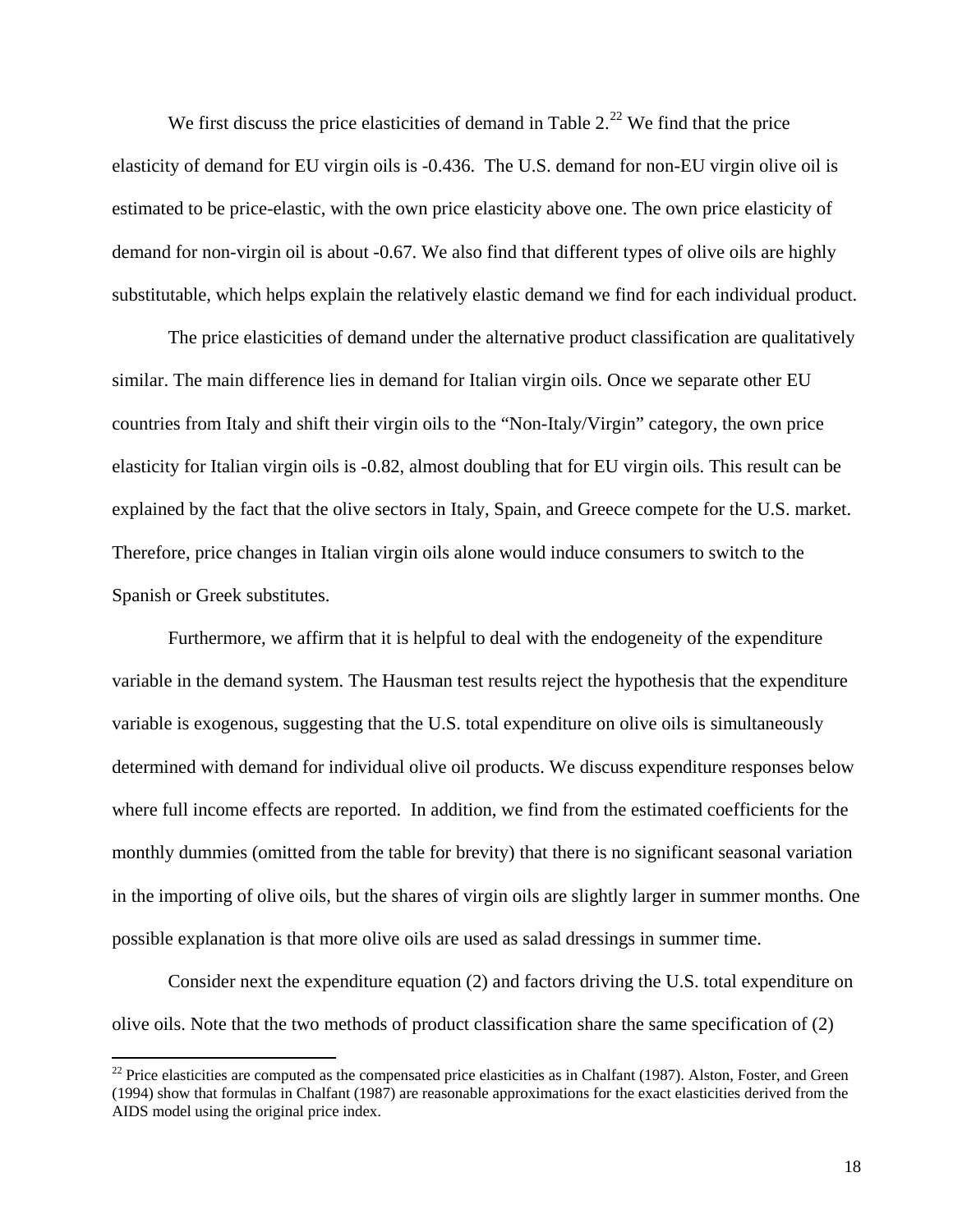except for the corrected Stone price index. As shown in Table 3, the estimates under both product classifications are very similar. Therefore, we base our discussions on the results under the first product classification.

| Table 3. The U.S. expenditure on olive oil               |                                                  |                           |  |  |
|----------------------------------------------------------|--------------------------------------------------|---------------------------|--|--|
| <b>Dependent variable:</b>                               | log of U.S. per-capita expenditure on olive oils |                           |  |  |
| <b>Independent variables:</b>                            | Production classification I                      | Product classification II |  |  |
| Corrected Stone price index                              | 0.743(0.054)                                     | 0.773(0.054)              |  |  |
|                                                          |                                                  |                           |  |  |
| Log of per-capita income                                 | 0.902(0.363)                                     | 1.215(0.359)              |  |  |
| Log of CPI                                               | $-0.738(0.367)$                                  | $-1.073(0.364)$           |  |  |
| Log of canola oil price                                  | 0.093(0.046)                                     | 0.084(0.046)              |  |  |
| Log of # of accumulated articles,<br>up to 12 months ago | 0.178(0.035)                                     | 0.150(0.035)              |  |  |
| Log of $#$ of articles,<br>in the past 12 months         | 0.034(0.035)                                     | 0.031(0.035)              |  |  |
| Log of per-capita cheese import                          | 0.084(0.024)                                     | 0.087(0.024)              |  |  |
| Constant                                                 | 0.052(1.035)                                     | $-0.778(1.026)$           |  |  |
| $R^2$                                                    | 0.88                                             | 0.88                      |  |  |

Note: Standard errors are in parentheses.

 $\overline{\phantom{a}}$ 

We compute the price elasticity of U.S. demand for all olive oils using the estimated coefficient for the corrected Stone price index in Table 3. Specifically, if we aggregate all olive oils into a single product using the Divisia volume index, the corresponding price elasticity of demand for olive oil is  $-0.257(-0.743-1)$ .<sup>[23](#page-19-0)</sup> Note that the demand for olive oil, as a single product, is less elastic than the demand for individual olive oil products because of the substitution within olive oil varieties. To put the magnitude of the price response in perspective, Yen, Kan, and Su (2002) report

<span id="page-19-0"></span> $23$  The U.S. expenditure on olive oil can be characterized by the product of the Stone price index and the Divisia volume index.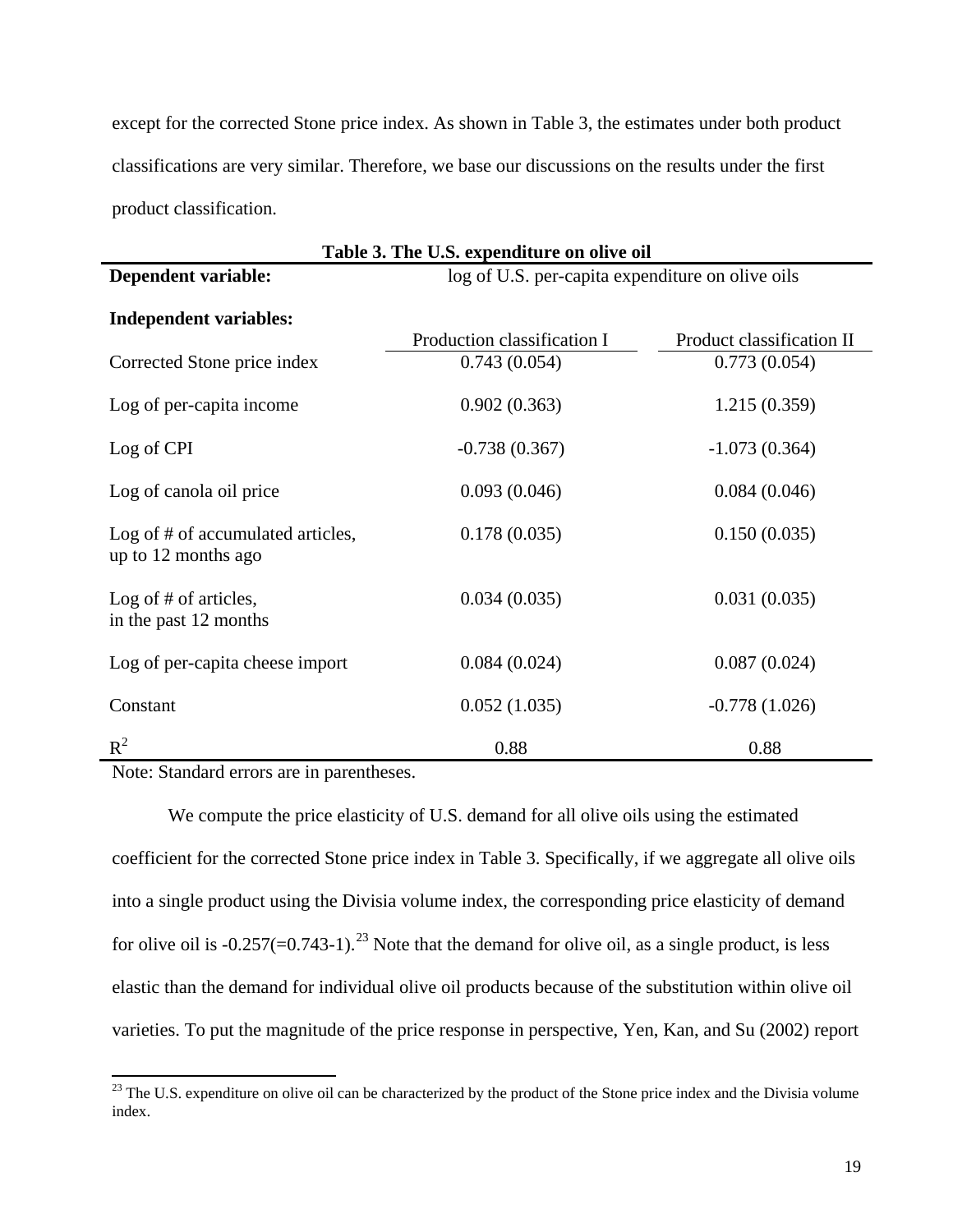that the price elasticity of demand for cooking oil in the United States is about -0.5. Therefore, the U.S. demand for olive oil, as a single product, is less sensitive to price changes than major vegetable oils.

We use the estimates in Table 3 along with the expenditure elasticities in Table 2 to calculate other elasticities of the U.S. demand for olive oils as reported in Table 4. Specifically, the elasticities in Table 4 are the product of the expenditure elasticities in Table 2 and the estimated coefficients for the variables of interest in Table 3. We find that each type of olive oil is a normal good, with the income elasticities positive and statistically significant (except for non-EU virgin oils). In particular, the income elasticities for EU virgin oils is estimated to be above one, and the income effect is even larger for virgin olive oil imported from Italy. These results are consistent with the fact that olive oil is a specialty food item and that the high-end segment of the market has luxury features.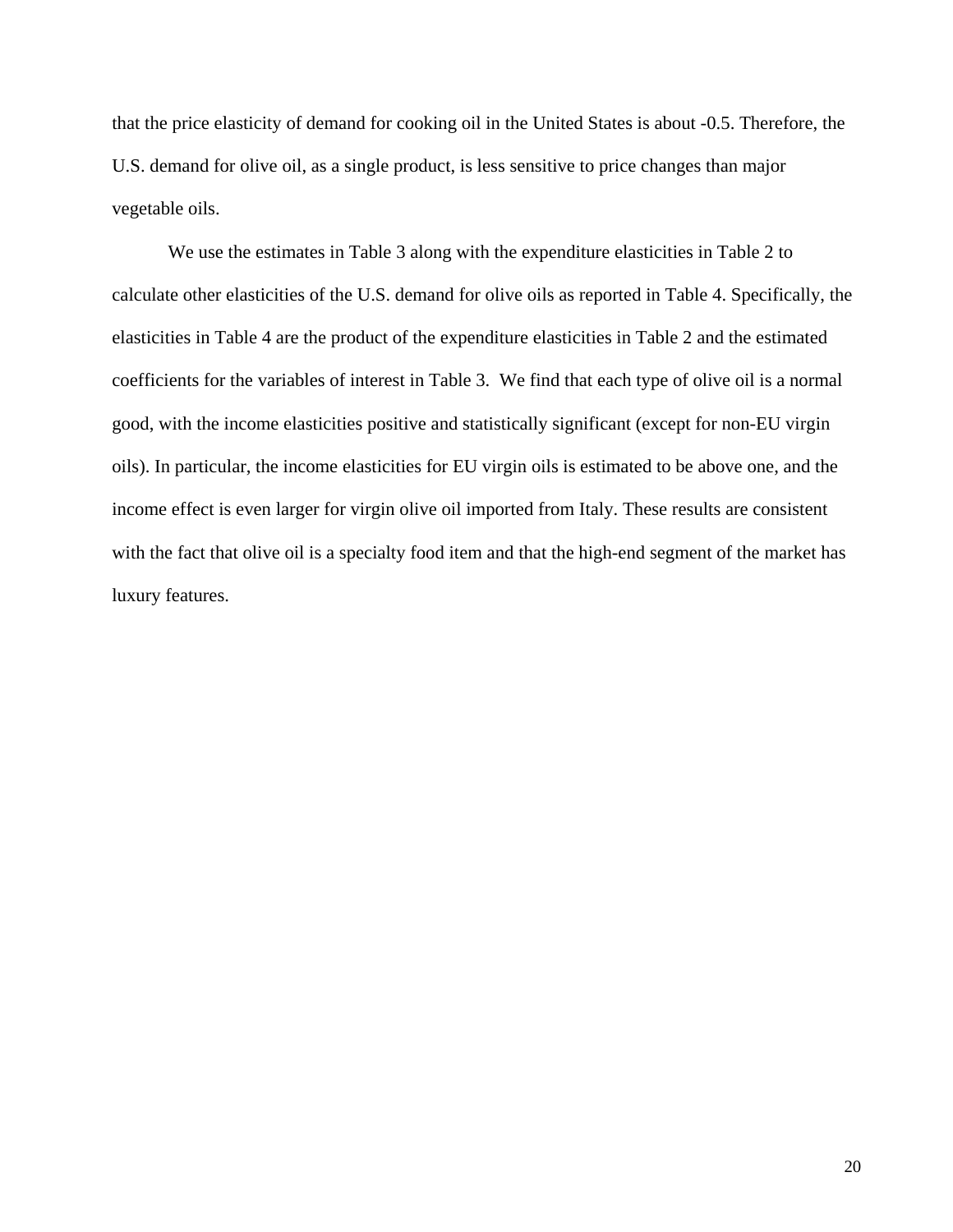| <b>Elasticities with respect to</b>               |                     | Product classification I  |                   |
|---------------------------------------------------|---------------------|---------------------------|-------------------|
|                                                   | <b>EU/Virgin</b>    | Non-EU/Virgin             | <b>Non-Virgin</b> |
| Income                                            | 1.199(0.480)        | 0.108(0.204)              | 0.618(0.273)      |
| Canola oil price                                  | 0.123(0.063)        | 0.011(0.020)              | 0.064(0.033)      |
| # of accumulated articles,<br>up to 12 months ago | 0.236(0.049)        | 0.021(0.038)              | 0.122(0.031)      |
| # of articles,<br>in the past 12 months           | 0.045(0.046)        | 0.004(0.009)              | 0.023(0.024)      |
| Cheese import                                     | 0.112(0.032)        | 0.010(0.019)              | 0.057(0.019)      |
|                                                   |                     | Product classification II |                   |
|                                                   | <b>Italy/Virgin</b> | Non-Italy/Virgin          | Non-Virgin        |
| Income                                            | 1.825(0.542)        | 0.726(0.263)              | 0.833(0.287)      |
| Canola oil price                                  | 0.127(0.071)        | 0.050(0.028)              | 0.058(0.033)      |
| # of accumulated articles,<br>up to 12 months ago | 0.226(0.056)        | 0.090(0.025)              | 0.103(0.029)      |
| # of articles,<br>in the past 12 months           | 0.046(0.052)        | 0.018(0.021)              | 0.021(0.024)      |
| Cheese import                                     | 0.131(0.036)        | 0.052(0.018)              | 0.060(0.020)      |

## **Table 4. Other elasticities of U.S. demand for olive oils**

Note: The elasticities are nonlinear functions of the estimated coefficients in the demand system. The associated standard errors are calculated using the Delta method.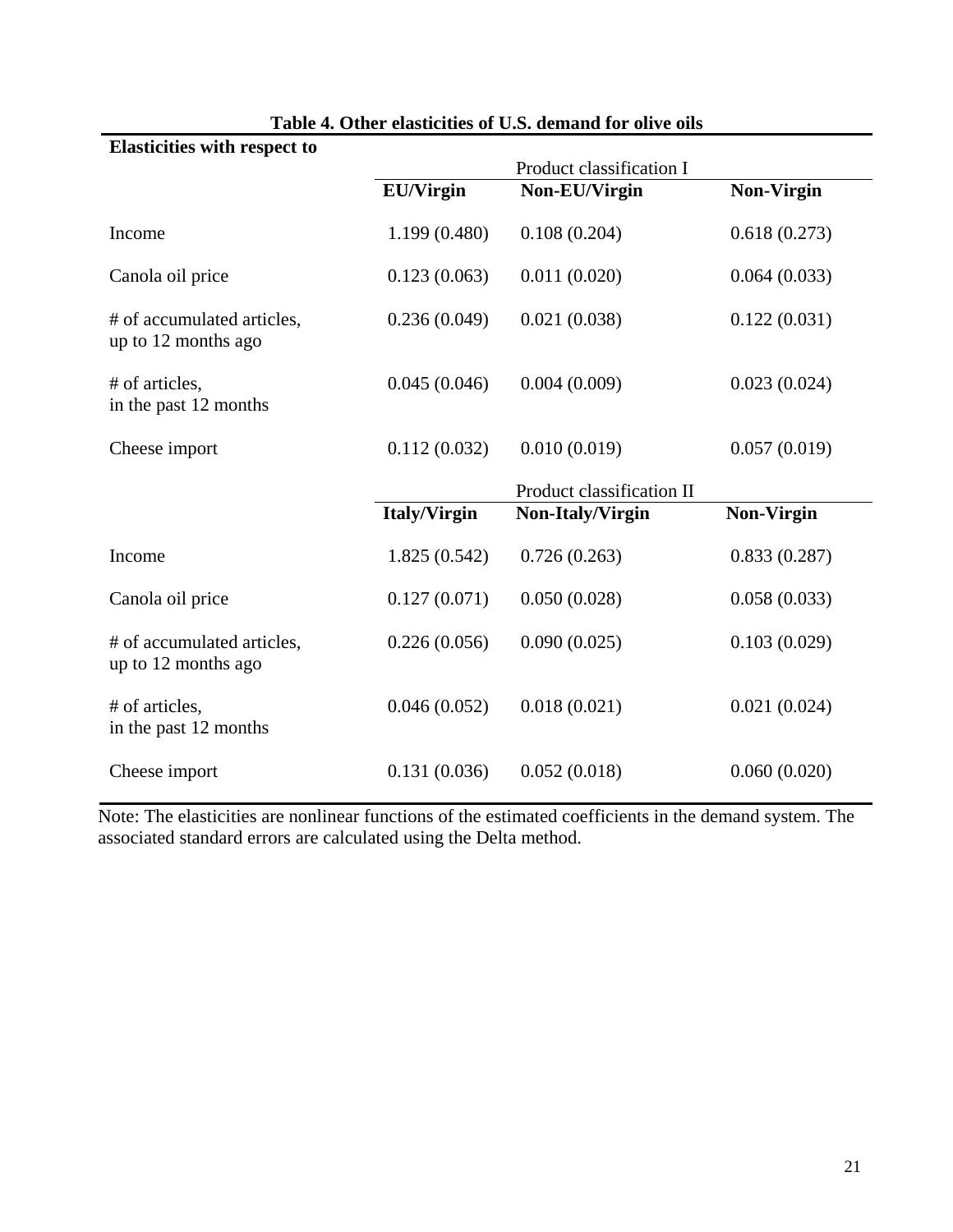We also find in Table 4 that canola oil substitutes with olive oil, but the effect is marginally significant. The magnitude of the cross-price elasticity is below 0.13 for any olive oil variety under either product classification. In comparison, the cross-price elasticity within different types of olive oils ranges from 0.15 to 1 (see off-diagonals of Table 2). This finding is consistent with our observation that olive oil is a specialty vegetable oil and it has no close substitutes among ordinary vegetable oils (recall Figure 1).

Importantly, we find that news articles about the healthiness or culinary benefits of olive oil contribute significantly to U.S. rising demand for olive oils. Furthermore, the publications stimulate more demand for olive oil mainly through cultivating consumers' awareness of the good attributes of olive oil over an extended period of time. More recent publications, however, do not significantly affect the olive oil market in the United States. We also find that the news reports promote the U.S. demand for EU virgin oils more than that for other oils. Given the stock of articles and the value of U.S. import of olive oils as of 2012, 100 more articles on the health or culinary benefits of olive oil would increase the value of U.S. annual import of olive oils by about \$1.6 million in the long run.

Finally, we find that Americans' growing appetite for the Mediterranean diet more generally has driven part of the expansion of U.S. olive oil demand. Variations in U.S. import of Italian-style cheeses, which we use as a proxy for widening acceptance of Mediterranean foods, significantly affect the U.S. import of olive oils.

#### *4.2. The sensitivity analysis*

The assumption that the expenditure on the foods of interest is separable from the overall consumer budget is a longstanding caveat in the food demand literature. The assumption facilitates the derivation of a demand system, at the expense of restricting substitution patterns between foods inside and outside of the group of interest (Moschini, Moro, and Green, 1994). To investigate how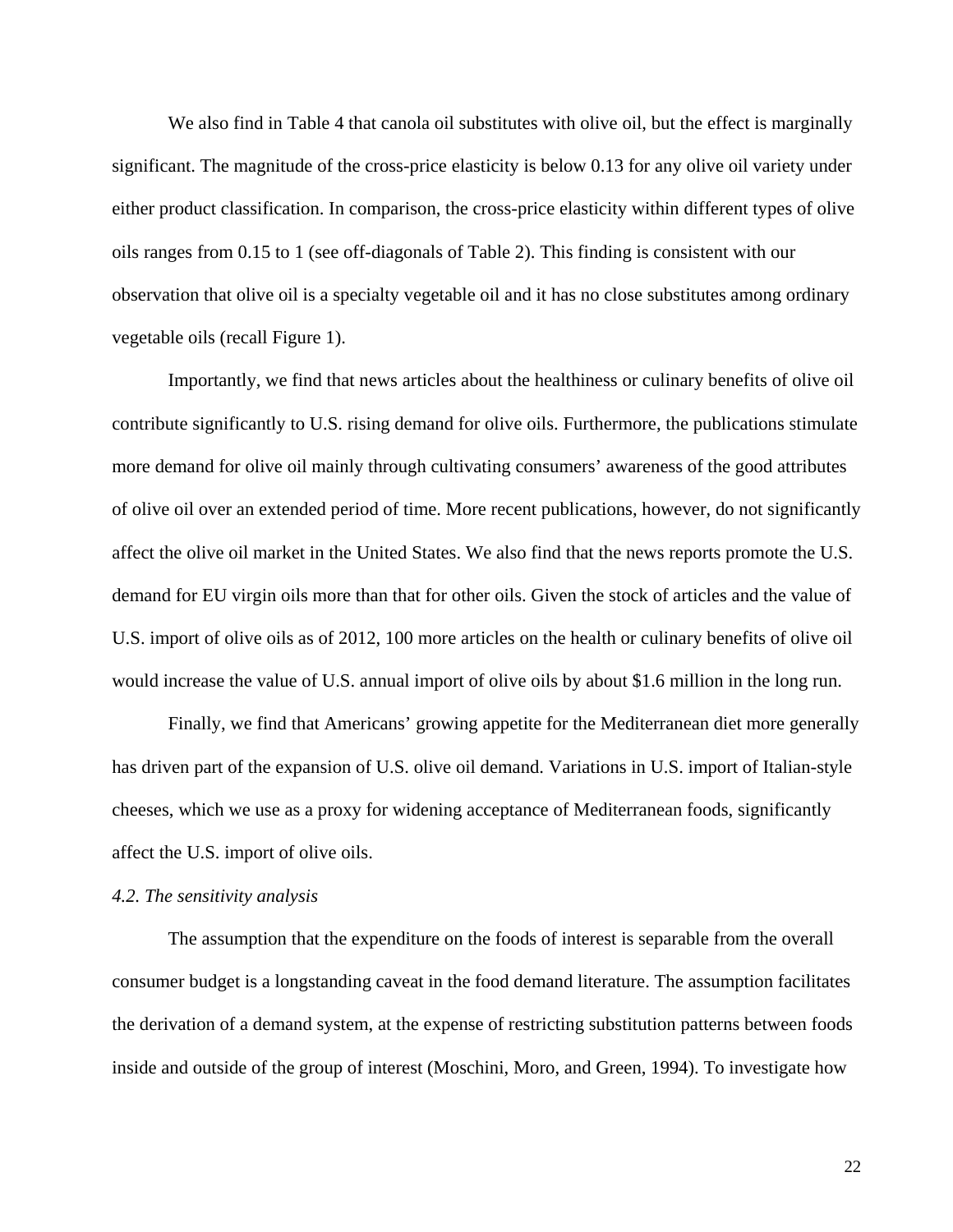the demand estimates would vary had the separability assumption not hold, we also fit an incomplete demand system (LaFrance and Hanemann, 1989). Specifically, we explain the U.S. consumption of olive oil is by the prices of olive oil, personal income, and other shifters. Furthermore, we impose Marshallian symmetry by restricting parameters and homogeneity by deflating all nominal variables by  $CPIs<sup>24</sup>$  $CPIs<sup>24</sup>$  $CPIs<sup>24</sup>$ .

The results from the incomplete demand system suggest that the income effects are robust to the choice of demand system. In particular, all olive oils have positive income elasticities and EU virgin olive oils have income elasticities above one. The own-price elasticities of demand for individual types of olive oils are estimated to be around -0.3, which is the price elasticity of demand for all olive oils in the complete demand system. This result follows because some types of olive oils are found to be complements (although statistically insignificant) under the incomplete demand system. Therefore, the price elasticities for individual products are not significantly larger than the price elasticity for olive oil as a single product.

The impacts of demand shifters are largely consistent with the results from the complete demand systems. In particular, we confirm that the expansion of the U.S. market for olive oil is attributable to the rising awareness of the healthiness and culinary benefits of olive oils and the spread of the Mediterranean diet in general. Further, we find that news articles on the healthiness or culinary benefits of olive oil promote the demand for olive oils primarily in the market for virgin oils. Nevertheless, we find that canola oil substitutes with virgin olive oils but complements to nonvirgin olive oils in the incomplete demand system. Recent articles about the good attributes of olive oil inversely affect the imports of olive oils, but the impact is barely statistically significant.

#### **5. Conclusions**

<span id="page-23-0"></span><sup>&</sup>lt;sup>24</sup> We use the Marshallian symmetry to approximate the Hicksian symmetry because the changes in olive oil prices have negligible impacts on U.S. personal income due to the tiny expenditure share of olive oil.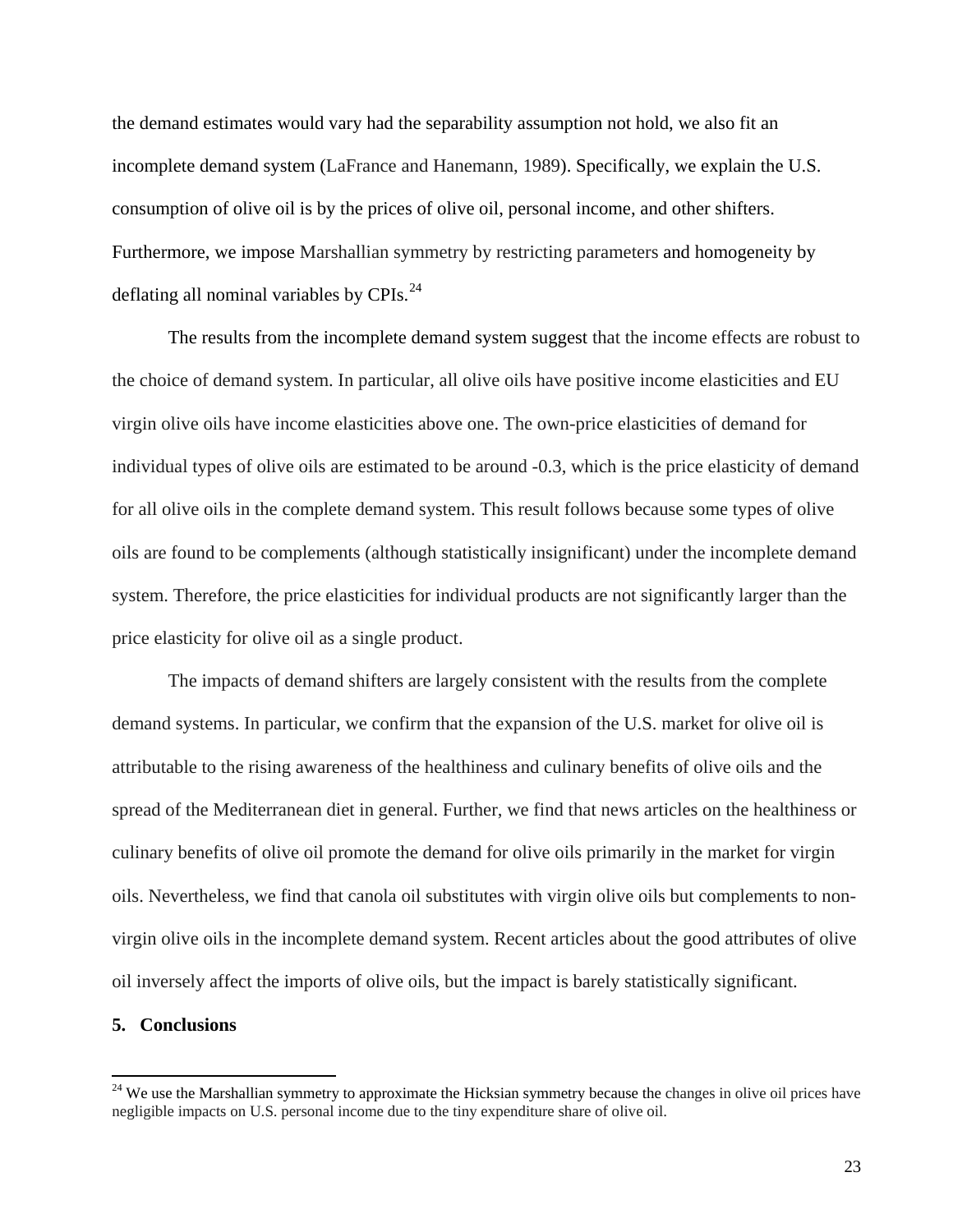The market for olive oil in the United States has tripled over the past two decades. The new market opportunity and related quality issues have provoked increased interest in olive oil production and policy debate in the United States.

In this article, we contribute to the better understanding of the U.S. olive oil market by investigating key determinants of the demand for olive oils. Using data from U.S. customs, we find that the demand for all olive oil is inelastic in the United States (with an own price elasticity around -0.3). However, olive oils of different characteristics and countries of export are highly substitutable and the own price elasticity for each category of olive oil ranges from -0.4 to -1.4. We also show that virgin olive oil imported from EU has an income elasticity above one. Furthermore, we find that olive oil barely substitutes with ordinary vegetable oils including canola oil.

Importantly, we find that news reports on the healthiness or culinary benefits of olive oil and Americans' growing appetite for a Mediterranean diet contribute to the growth of the olive oil market in the United States. These results illustrate that healthiness and related food attributes are important drivers of the dietary changes in the United States. Our results have laid foundations for future investigations of the emerging olive oil markets outside of the Mediterranean region. These results illustrate that healthiness and related food attributes are important drivers of the dietary changes in the United States. Food demand studies must increasingly incorporate information about consumer health interests and culinary trends. These shifts may create new opportunities or challenges for exporters from the developing world (Unnevehr, 2000).

Accurate estimates of demand parameters are critical to measuring and projecting impacts of domestic and trade policy options. This article provides the first econometric estimates for olive oil in the United States. Combining the current results with supply side information, future research

24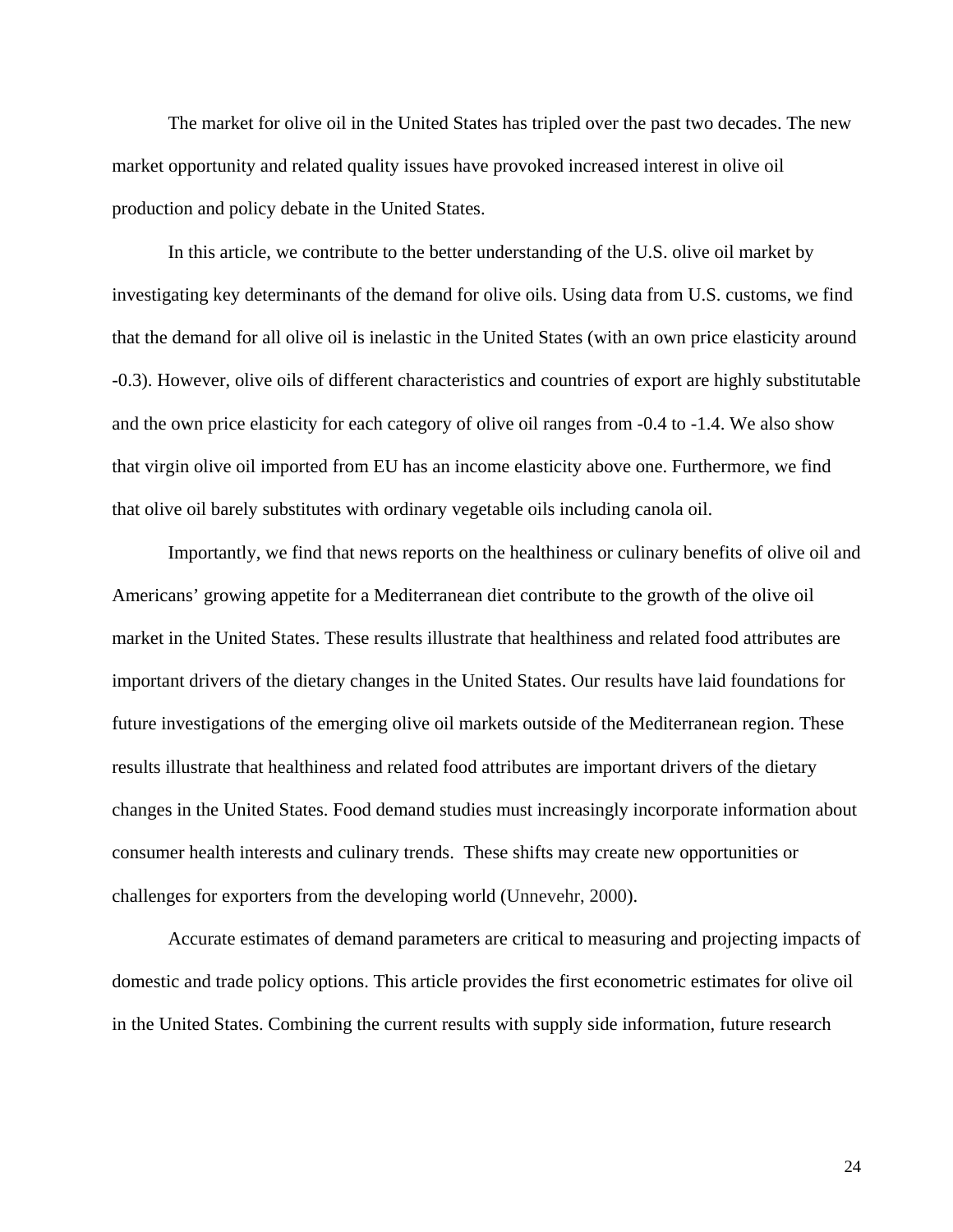can begin to assess implications of potential U.S. trade policy or quality regulations in the olive oil market.

In addition, olives and olive oil can be important contributors to economic development of agriculture in the rural areas of the Middle East and North Africa. We show that olive oil shipped directly from these countries has grown, but still trades at a price discount. We show that olive oil generally and virgin oil specifically has gained from media attention and this attention could be used to benefit high-quality exporters from developing countries. Improving quality and reputation in the new consumption markets could increase the returns to olive farms, oil processors, and trading firms.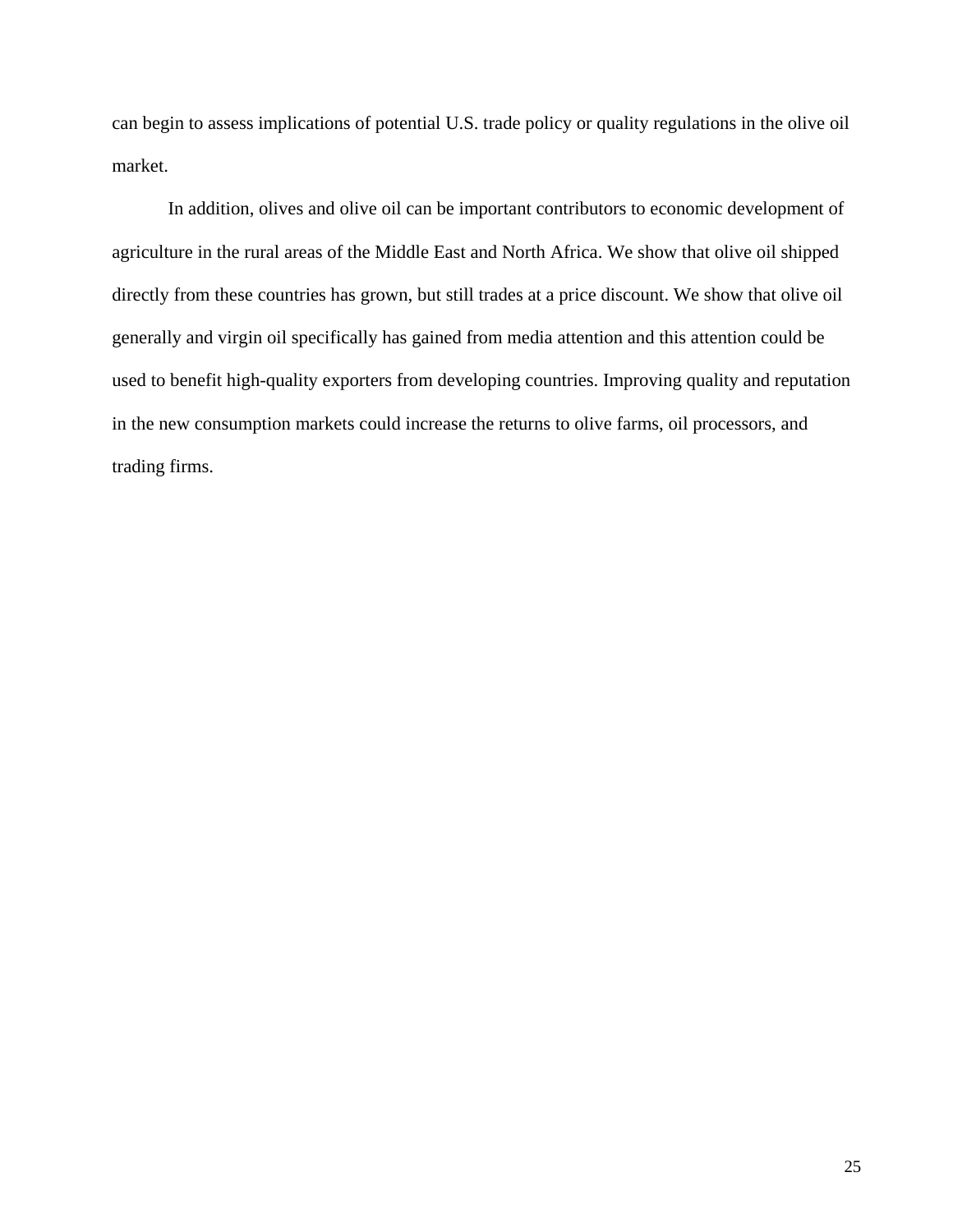#### **References**

- Alston, J. M., Foster, K. A., and Green, R. D. (1994). Estimating elasticities with the linear approximate almost ideal demand system: some Monte Carlo results. *The Review of Economics and Statistics*, 351-356.
- Brown, D. J., & Schrader, L. F. (1990). Cholesterol information and shell egg consumption. *American Journal of Agricultural Economics*, *72*(3), 548-555.
- Butler, J. (2012). European Commission asked to act on threat of U.S. 'trade barriers.' *The Olive Oil Times.* [http://www.oliveoiltimes.com/olive-oil-business/europe/european-commission](http://www.oliveoiltimes.com/olive-oil-business/europe/european-commission-asked-to-act/30322)[asked-to-act/30322,](http://www.oliveoiltimes.com/olive-oil-business/europe/european-commission-asked-to-act/30322) November 2, 2012.
- Chalfant, J. A. (1987). A globally flexible, almost ideal demand system. *Journal of Business and Economic Statistics*, *5*(2), 233-242.
- Chern, W. S., Loehman, E. T., and Yen, S. T. (1995). Information, health risk beliefs, and the demand for fats and oils. *The Review of Economics and Statistics*, 555-564.
- Deaton, A., and Muellbauer, J. (1980). *Economics and consumer behavior*. Cambridge university press.
- Dhar, T., Chavas, J. P., and Gould, B. W. (2003). An empirical assessment of endogeneity issues in demand analysis for differentiated products. *American Journal of Agricultural Economics*, *85*(3), 605-617.
- Elliott, G., Rothenberg, T. J., and Stock, J. H. (1996). Efficient Tests for an Autoregressive Unit Root. *Econometrica*, *64*(4), 813-836.
- Estruch, Ramón, Emilio Ros, Jordi Salas-Salvadó, Maria-Isabel Covas, Dolores Corella, Fernando Arós, Enrique Gómez-Gracia et al. (2013). Primary prevention of cardiovascular disease with a Mediterranean diet. *New England Journal of Medicine.*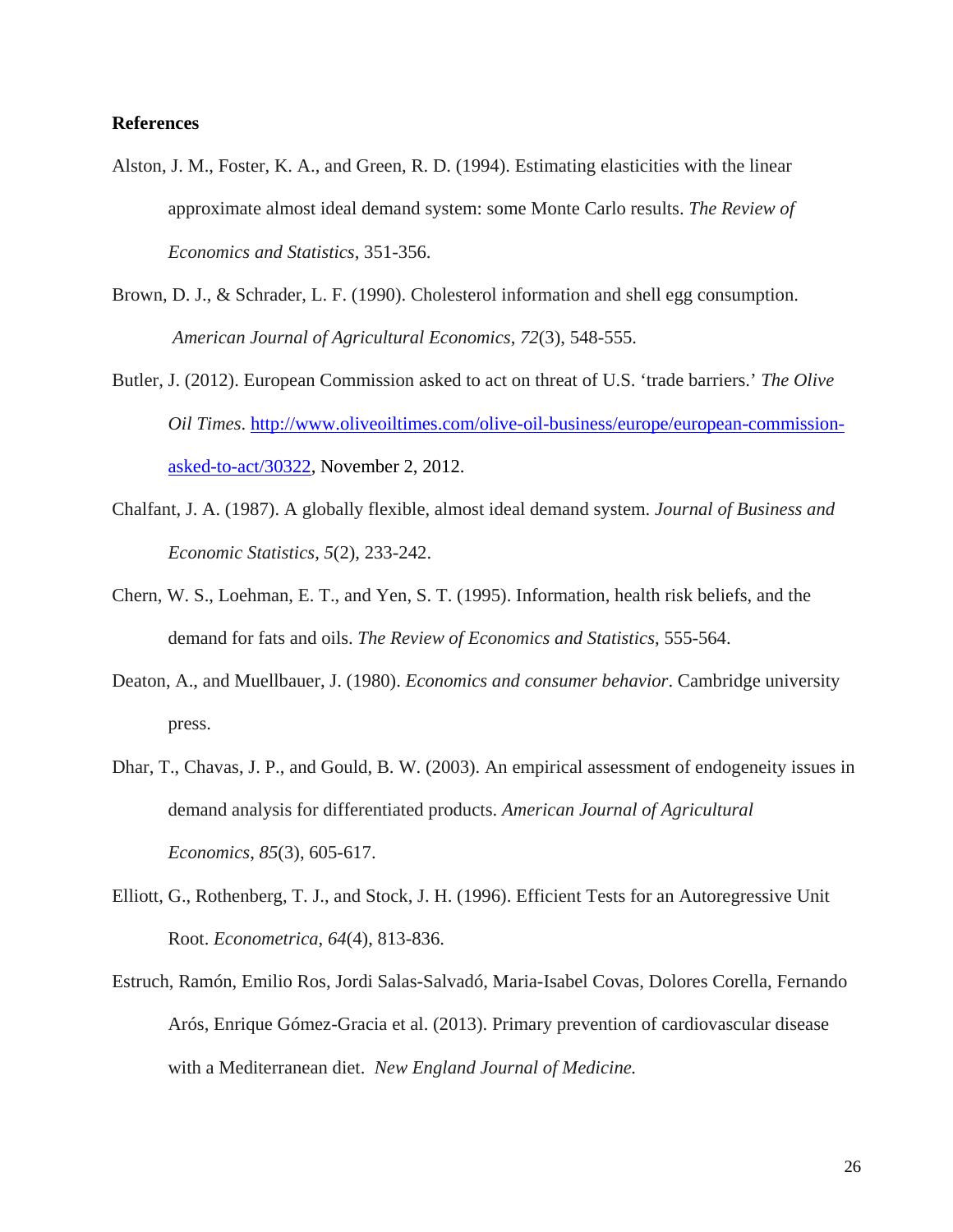- Hovhannisyan, V., & Gould, B. W. (2011). Quantifying the structure of food demand in China: An econometric approach. *Agricultural Economics*, *42*(s1), 1-18.
- International Olive Council. (2011). Trade standard applying to olive oils and olive-pomace oils. COI/T.15/NC No 3/Rev. 6, November 2011.
- Kaabia, M. B., Angulo, A. M., and Gil, J. M. (2001). Health information and the demand for meat in Spain. *European Review of Agricultural Economics*, *28*(4), 499-517.
- Kinnucan, H. W., Xiao, H., Hsia, C. J., & Jackson, J. D. (1997). Effects of health information and generic advertising on US meat demand. *American Journal of Agricultural Economics*, *79*(1), 13-23.
- Kolata, G. (2013). Mediterranean diet shown to ward off heart attack and stroke. *The New York Times*. [http://www.nytimes.com/2013/02/26/health/mediterranean-diet-can-cut-heart](http://www.nytimes.com/2013/02/26/health/mediterranean-diet-can-cut-heart-disease-study-finds.html?pagewanted=all&_r=0%20)[disease-study-finds.html?pagewanted=alland\\_r=0](http://www.nytimes.com/2013/02/26/health/mediterranean-diet-can-cut-heart-disease-study-finds.html?pagewanted=all&_r=0%20) , February 26, 2013.
- LaFrance, J. T. (1991). When Is Expenditure" Exogenous" in Separable Demand Models? *Western Journal of Agricultural Economics*, 49-62.
- LaFrance, J. T., and Hanemann, W. M. (1989). The dual structure of incomplete demand systems. *American Journal of Agricultural Economics*, *71*(2), 262-274.
- Martinez, S. (2013). Introduction of New Food Products with Voluntary Health-and Nutrition-Related Claims, 1989-2010. *USDA-ERS Economic Information Bulletin*, (108).
- Mili, S. (1996). *Organización de mercados y estrategias empresariales en el subsector del aceite de oliva*. Ministry of Agriculture, Fisheries and Food, Publishing Services, Madrid, p. 219-232.
- Menapace, L., Colson, G., Grebitus, C., and Facendola, M. (2011). Consumers' preferences for geographical origin labels: evidence from the Canadian olive oil market. *European Review of Agricultural Economics*, *38*(2), 193-212.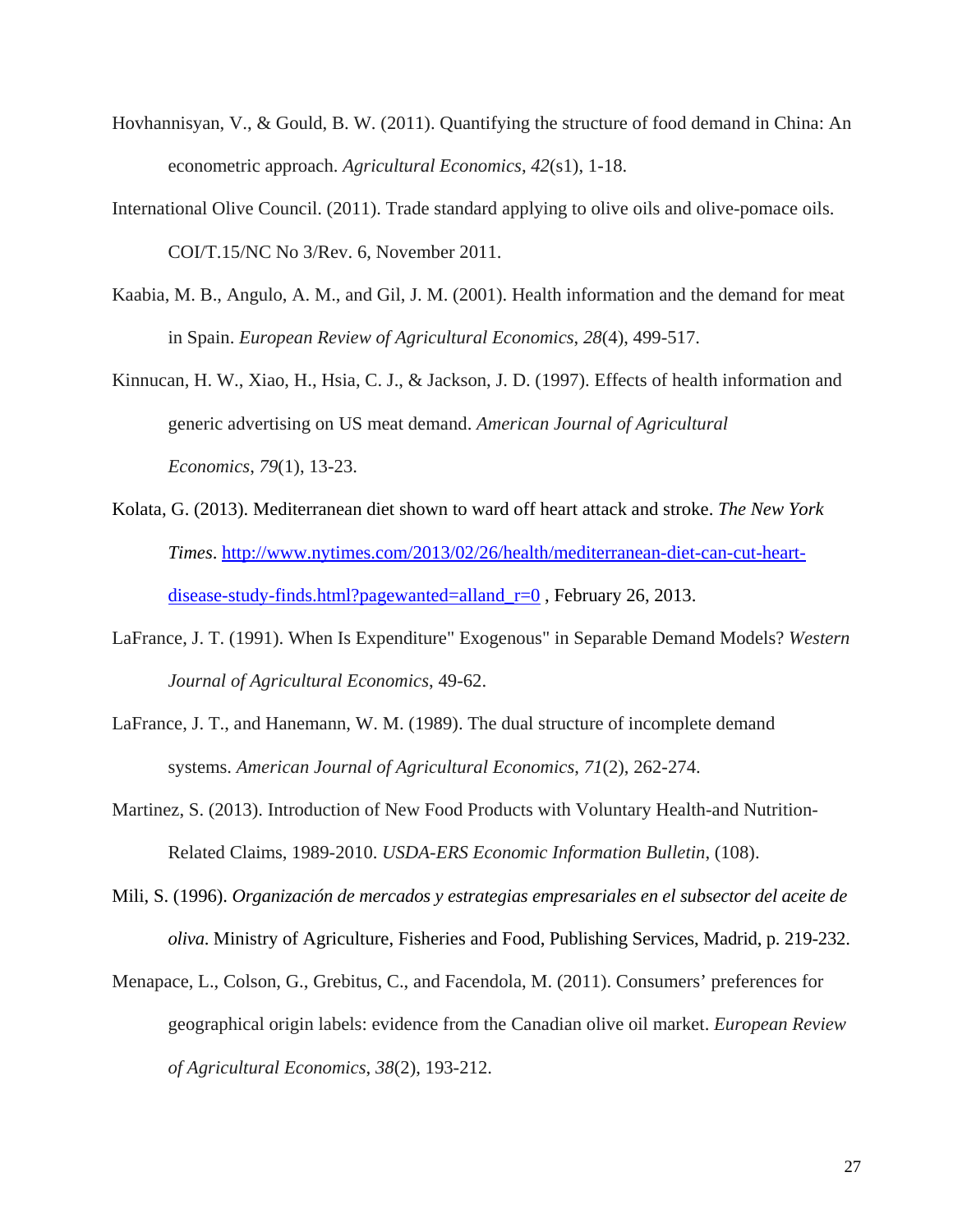Moschini, G. (1995). Units of measurement and the Stone index in demand system estimation. *American Journal of Agricultural Economics*, *77*(1), 63-68.

- Moschini, G., Moro, D., and Green, R. D. (1994). Maintaining and testing separability in demand systems. *American Journal of Agricultural Economics*, *76*(1), 61-73.
- Okrent, A. M., and Alston, J. M. (2011). Demand for Food in the United States. Monograph 48 The Giannini Foundation, University of California.
- Owen, R. W., Giacosa, A., Hull, W. E., Haubner, R., Würtele, G., Spiegelhalder, B., and Bartsch, H. (2000). Olive-oil consumption and health: the possible role of antioxidants. *The Lancet oncology*, *1*(2), 107-112.
- Pierani, P., and Rizzi, P. L. (1991). An econometric analysis of the olive oil market in Italy. *European Review of Agricultural Economics*, *18*(1), 37-60.
- Sofi, F, Cesari, F., Abbate, R., Gensini, G.F., Casini, A. (2008). Adherence to Mediterranean diet and health status: meta-analysis. *British Medical Journal*, 337: a1344.
- *The Economist.* (2012). Drizzle and drought. [http://www.economist.com/node/21563304,](http://www.economist.com/node/21563304) September 22, 2012.
- Thompson, W. (2004). Using elasticities from an almost ideal demand system? Watch out for group expenditure! *American Journal of Agricultural Economics*, *86*(4), 1108-1116.
- Tuck, K. L., and Hayball, P. J. (2002). Major phenolic compounds in olive oil: metabolism and health effects. *The Journal of Nutritional Biochemistry*, *13*(11), 636-644.
- United States Department of Agriculture- Foreign Agricultural Service. Data file "Oliseeds" in the Downloadable Data sets, PSD Online.

<http://www.fas.usda.gov/psdonline/psdDownload.aspx>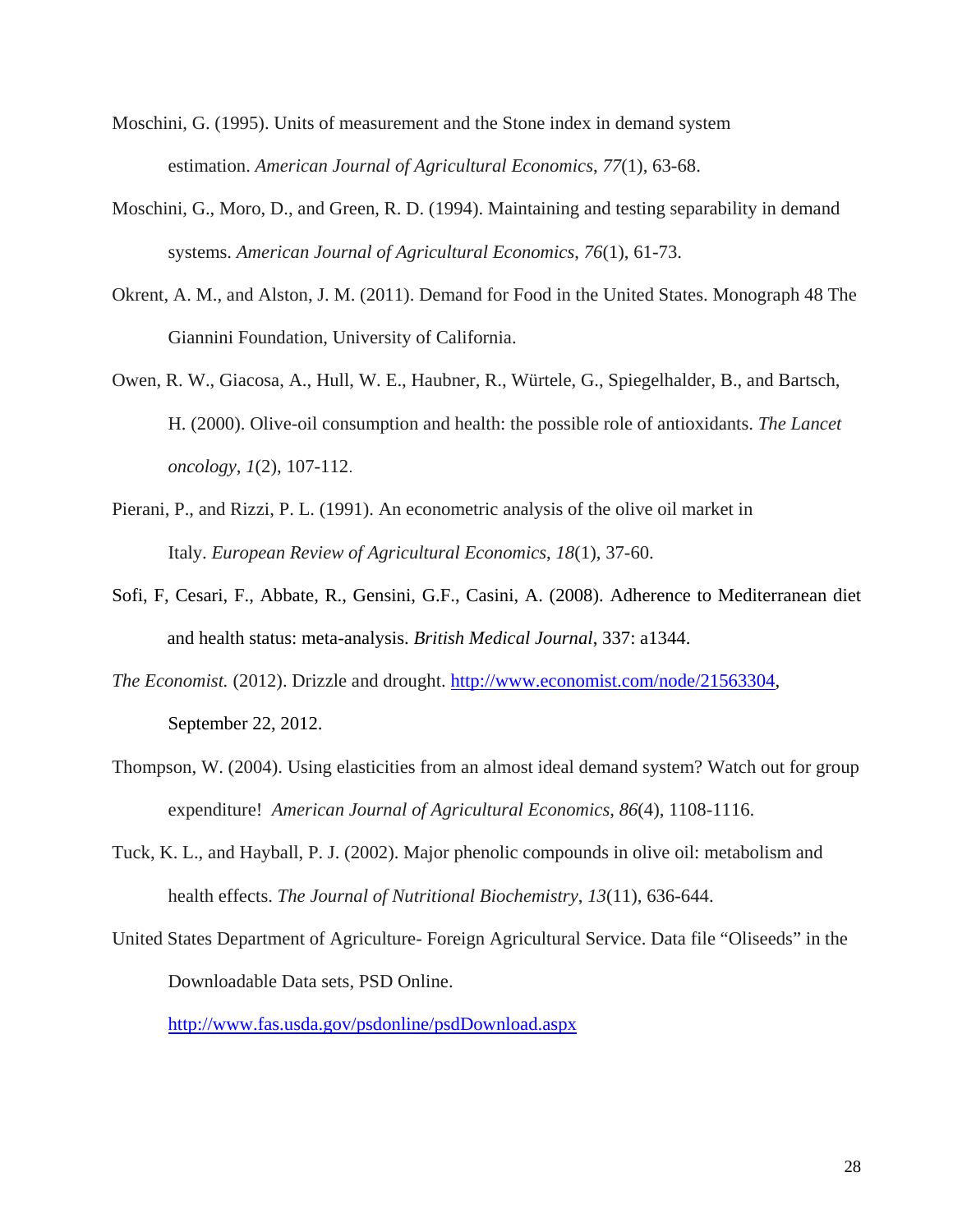United States Department of Agriculture- Agricultural Marketing Service. United States standards for grades of olive oil and olive-pomace oil.

<http://www.ams.usda.gov/AMSv1.0/getfile?dDocName=STELDEV3011889>

- United States International Trade Commission. (2012). Olive oil will be focus of new USITC study. [http://www.usitc.gov/press\\_room/news\\_release/2012/er1001kk1.htm](http://www.usitc.gov/press_room/news_release/2012/er1001kk1.htm) , October 1, 2012.
- Unnevehr, L. J. (2000). Food safety issues and fresh food product exports from LDCs. *Agricultural Economics*, *23*(3), 231-240.
- Yen, S. T., Kan, K., and Su, S. J. (2002). Household demand for fats and oils: two-step estimation of a censored demand system. *Applied Economics*, *34*(14), 1799-1806.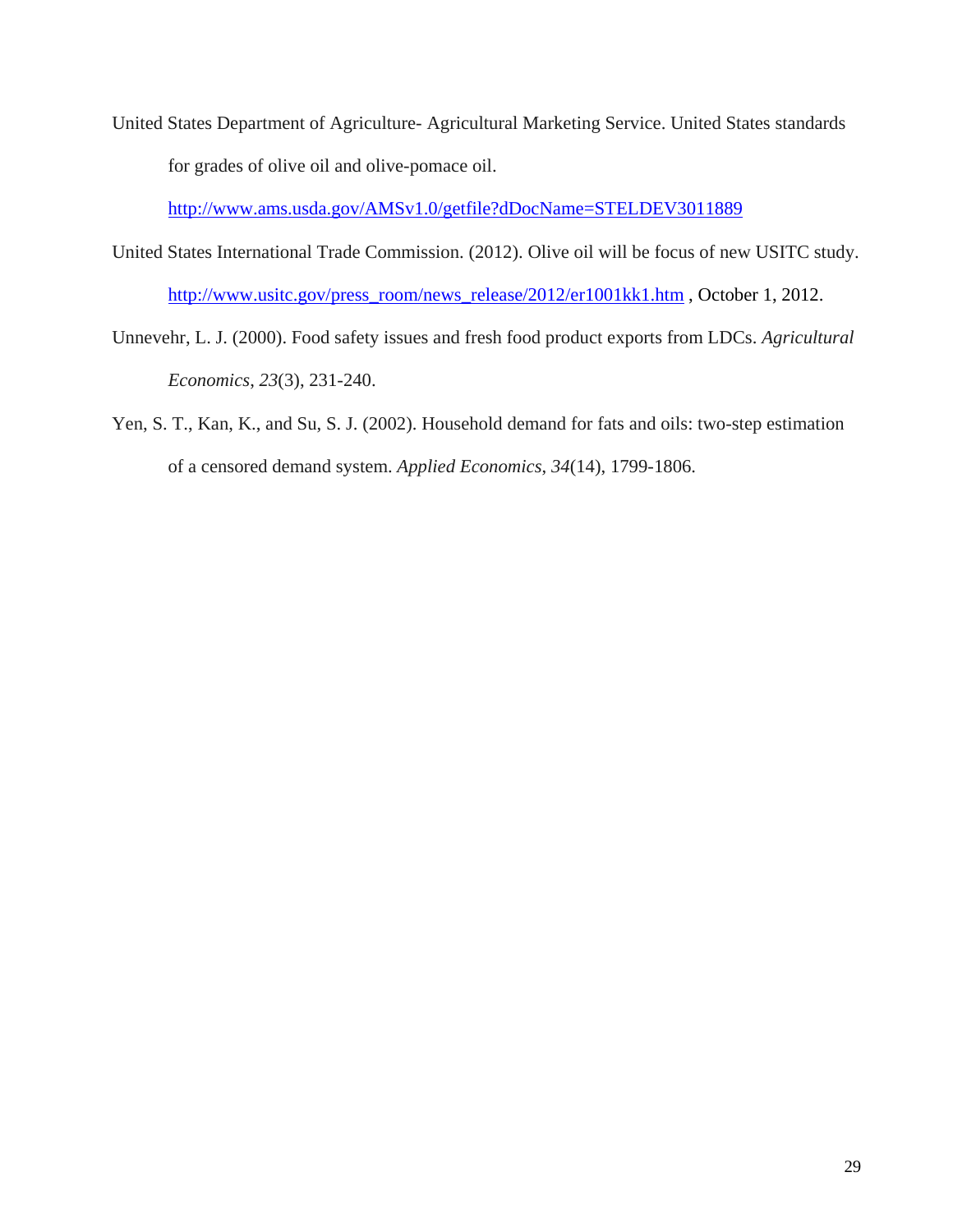# **Appendix A**

| Table A. Data series and sources                                                        |                                                                              |  |  |  |
|-----------------------------------------------------------------------------------------|------------------------------------------------------------------------------|--|--|--|
| <b>Series</b>                                                                           | <b>Source</b>                                                                |  |  |  |
| U.S. import quantity of olive oils                                                      | U.S. Customs & Border Protection                                             |  |  |  |
| U.S. import value of olive oils                                                         | U.S. Customs & Border Protection                                             |  |  |  |
| U.S. import quantity of Italian-style cheese                                            | U.S. Customs & Border Protection                                             |  |  |  |
| U.S. import price of canola oil, computed as<br>import value divided by import quantity | U.S. Customs & Border Protection                                             |  |  |  |
| U.S. quarterly personal income                                                          | U.S. Bureau of Economic Analysis<br>http://www.bea.gov/iTable/index_nipa.cfm |  |  |  |
| U.S. monthly population estimate                                                        | U.S. Census Bureau<br>http://www.census.gov/popest/data/index.html           |  |  |  |
| U.S. monthly Consumer Price Index,<br>city averages for all urban consumers             | U.S. Bureau of Labor Statistics<br>http://www.bls.gov/cpi/#data              |  |  |  |
| News articles on the health or culinary<br>benefits of olive oil                        | <b>News Bank</b><br>http://www.newsbank.com/                                 |  |  |  |

**Table A. Data series and sources**

Note: U.S. Customs & Border Protection data is available from USITC Interactive Tariff and Trade DataWeb at [http://dataweb.usitc.gov/scripts/user\\_set.asp.](http://dataweb.usitc.gov/scripts/user_set.asp) The product codes for olive oil imports in the USITC database are: 1509102000, 1509104000, 1509902000, and 1509904000. U.S. quarterly personal income is transformed to monthly series using the method of the Federal Reserve Bank of St. Louis. [http://research.stlouisfed.org/fred2/series/POP?rid=59andsoid=19](http://research.stlouisfed.org/fred2/series/POP?rid=59&soid=19)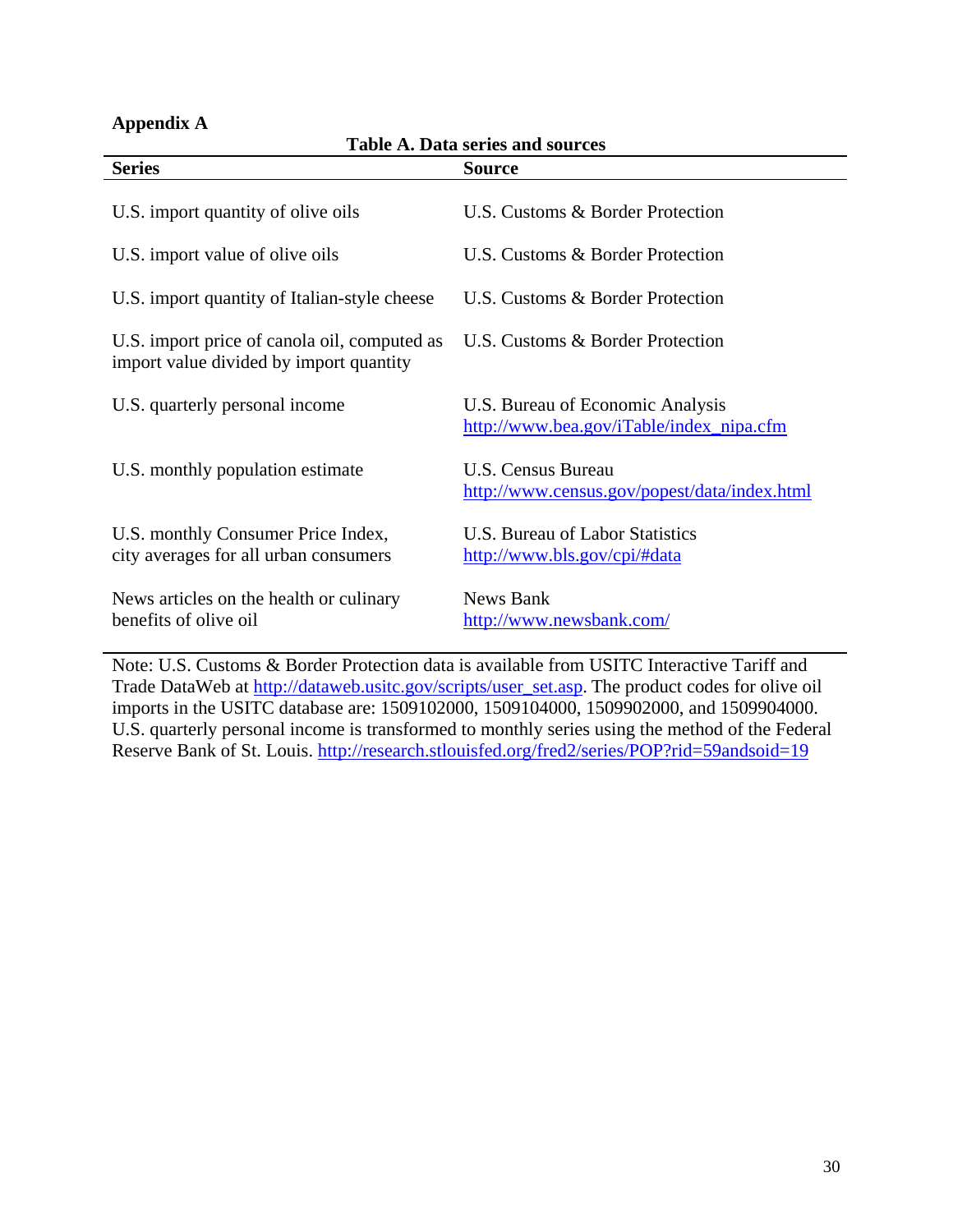## **Appendix B**

| Table B. The statistical tests for unit roots and first-order serial correlations |                                         |
|-----------------------------------------------------------------------------------|-----------------------------------------|
| <b>GLS modified Dickey-Fuller test<sup>a</sup></b>                                |                                         |
| <b>Null hypothesis</b>                                                            | Tau statistic <sup>b</sup>              |
| Expenditure share of EU/Virgin contains unit root                                 | $-5.17$                                 |
| Expenditure share of Non-EU/Virgin contains unit root                             | $-6.12$                                 |
| Expenditure share of Italy/Virgin contains unit root                              | $-5.59$                                 |
| Expenditure share of Non-Italy/Virgin contains unit root                          | $-6.50$                                 |
| Expenditure share of Non-Virgin contains unit root                                | $-5.62$                                 |
| Log of per-capita expenditure on olive oil contains unit root                     | $-3.71$                                 |
|                                                                                   |                                         |
| Durbin-Watson d-statistic <sup>c</sup>                                            |                                         |
|                                                                                   |                                         |
| Expenditure share of EU/Virgin                                                    | 1.79                                    |
| Expenditure share of Non-EU/Virgin                                                | 1.97                                    |
| Expenditure share of Italy/Virgin                                                 | 2.06                                    |
| Expenditure share of Non-Italy/Virgin                                             | 1.98                                    |
| Expenditure share of Non-Virgin                                                   | 1.69                                    |
| Log of per-capita expenditure on olive oil                                        | 1.85                                    |
|                                                                                   | $d$ statistic <sup><math>d</math></sup> |

Note: a. All regression equations for the unit-root test contain a deterministic trend and two lagged variables at maximum. b. The interpolated critical value with two lagged variables from Elliott, Rothenberg, and Stock (1996) is -2.90 at the 5% significance level. c. The right hand side of the auxiliary regressions includes all exogenous variables. d. The corresponding lower and upper critical values for the positive autocorrelation test are 1.64 and 1.96 respectively at the 5% significance level.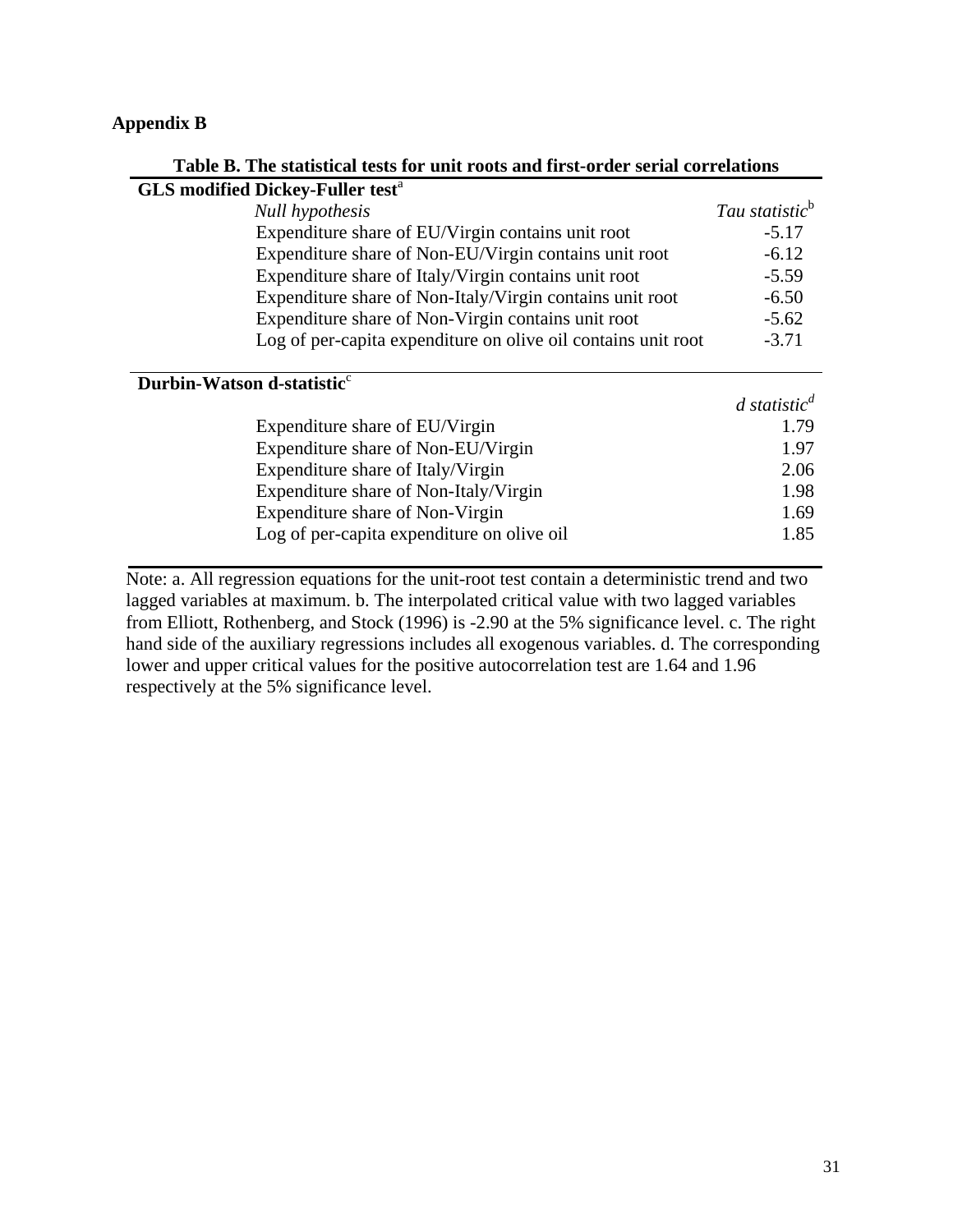# **Appendix C**

| Table C. Hausman-Durbin-Wu tests for U.S. import prices of olive oils |                                                                                                                                                                                                         |               |              |                  |              |
|-----------------------------------------------------------------------|---------------------------------------------------------------------------------------------------------------------------------------------------------------------------------------------------------|---------------|--------------|------------------|--------------|
| <b>Regression equation</b>                                            | Per-capita quantity of each olive oil product is explained by the own<br>price, per-capita income, canola oil price, CPI, two article indices, per-<br>capita cheese import, and monthly dummies.       |               |              |                  |              |
| <b>Instrumental</b><br>variables                                      | Annual dummy variables based on marketing years (as proxies for olive<br>yields in the Mediterranean region); a linear time trend (to control for the<br>decline of trans-Atlantic transportation cost) |               |              |                  |              |
| <b>Null hypothesis</b>                                                | "Import price of the following product is exogenous to its import quantity"                                                                                                                             |               |              |                  |              |
| <b>Test result</b>                                                    | EU/Virgin                                                                                                                                                                                               | Non-EU/Virgin | Italy/Virgin | Non-Italy/Virgin | Non-Virgin   |
| First-stage $R^2$<br>P-value                                          | 0.66<br>0.16                                                                                                                                                                                            | 0.56<br>0.08  | 0.68<br>0.34 | 0.59<br>0.57     | 0.57<br>0.04 |

Note: The test is conducted for each olive oil product separately.